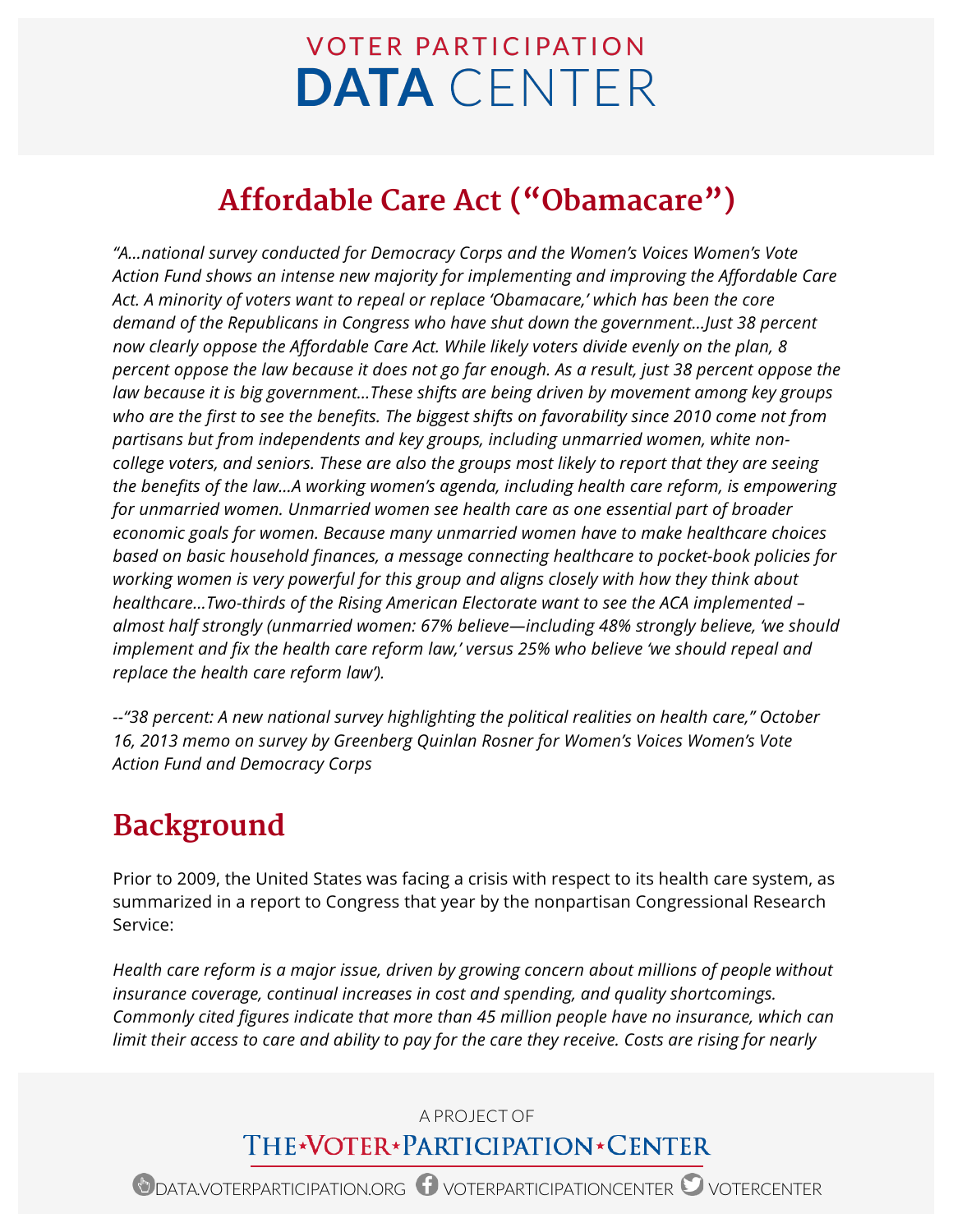*everyone, and the country now likely spends over \$2.5 trillion, more than 17% of gross domestic product (GDP), on health care services and products, far more than other industrialized countries. For all this spending, the country scores but average or somewhat worse (than other nations) on many indicators of health care quality, and many may not get appropriate standards of care.<sup>1</sup>*

In addition to these general concerns about the availability, cost and effectiveness of the American health care system, prior to 2010, there was limited federal regulation of private health insurance, with states serving as the primary regulators, which resulted in great variation in patient protections from state to state. Thus, there was no national prohibition on such practices as:

- Discrimination in health care based on race, national origin, age, disability or sex;
- Discrimination in the private health insurance market based on gender, with most states allowing insurance companies to use gender in setting premium costs (generally resulting in women being charged more than men for the same coverage);
- Imposition of lifetime and annual limits on the value of health insurance benefits;
- Denial of coverage for those with preexisting health conditions;
- Imposition of cost-sharing "co-payments" for preventive health services; and
- Removal of young people over age 18 from their parents' health insurance plan.<sup>2</sup>

In 2013, the percentage of Americans without health insurance for the entire calendar year was 13.4%, with 42 million Americans still uninsured. The uninsured rate was significantly higher for Hispanics (24.3%) than for non-Hispanic whites (9.8%), Asians (14.5%) or African Americans (15.9%). It was also higher for low (under \$25,000: 21.6%) and middle (\$25,000- \$49,999: 18.7%) income households than for their more affluent counterparts (\$50,000- \$74,999: 13.1%; \$75,000-\$99,999: 9.7%; \$100,000-\$149,999: 6.3%; \$150,000 or more: 5.3%). In terms of type of coverage, 53.9% had private, employment-based coverage, 11.0% had directly purchased private insurance, 17.3% had Medicaid, 15.6% had Medicare, and 4.5% had military health care insurance. (Note that these categories are not mutually exclusive because people could be covered by more than one form of insurance.) $3$ 

Among those 18 and over, the uninsured rate in 2013 was somewhat higher for men (16.7%) than for women (13.9%), but unmarried women (16.9%) were much more likely to be uninsured than married women (11.0%). Furthermore, there was considerable variation in those lacking health insurance within the categories of unmarried women, with widows (5.5%) being much less likely to be uninsured than the other groups (divorced: 16.3%; never married: 20.6%; separated:  $23.5\%$ ). $4$ 

A Kaiser Family Foundation study found that in 2013, 18% of women ages 18-64 were uninsured, 57% had employer-provided insurance (as an employee or dependent), 9%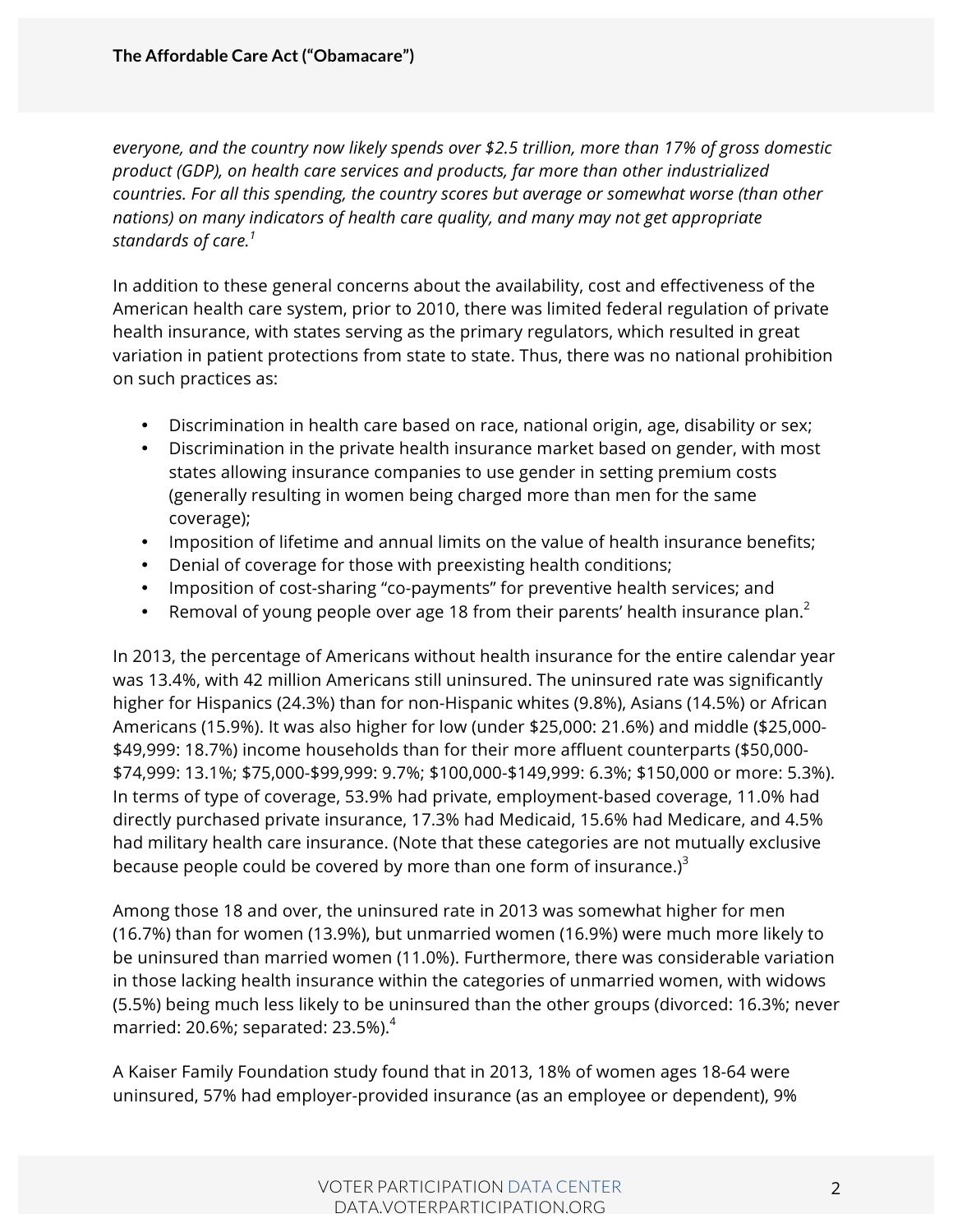were enrolled in Medicaid, 7% purchased individual insurance and 9% had some other form of coverage, didn't know or refused to answer. Among low-income women (those with incomes below 200% of the federal poverty level) in this age group, fully 40% were uninsured. African American women (22%) and Latinas (36%) were also more likely than white women (13%) ages 18-64 to be uninsured.<sup>5</sup>

### Affordable Care Act of 2009

Although many attempts had been made over the years to reform the American health care system, the issue became particularly prominent in 2009 and 2010, culminating in the enactment of the *Patient Protection and Affordable Care Act* (generally referred to as the Affordable Care Act or "Obamacare"), which passed the Senate on 12/24/2009 by a vote of 60-39 (Yes: 58 Democrats, 2 Independents; No: 39 Republicans) and the House on 3/21/2010 by a vote of 219-212 (Yes: 219 Democrats; No: 34 Democrats, 178 Republicans). It was signed into law by President Obama as Public Law 111-148 on 3/23/2010.<sup>6</sup>

In March 2010, Florida (joined by 25 other states) filed a lawsuit challenging the constitutionality of the Affordable Care Act, specifically with respect to the penalty to be imposed on individuals who do not obtain health insurance (also known as the "individual mandate"), as well as the law's expansion of the Medicaid program. On June 28, 2012 the Supreme Court upheld the constitutionality of the individual mandate, finding that it represented a constitutional exercise of Congress' power to levy taxes.<sup>7</sup>

Many of the ACA's key insurance reforms went into effect prior to 2014.

- Insurance plans that offer dependent coverage must allow adult children under the age of 26 to remain on their parents' plan. Prior to enactment of the Affordable Care Act (ACA) the vast majority of young adults over the age of 18 were not eligible for such coverage. The Department of Health and Human Services (HHS) estimates that, as of March 4, 2015, 5.7 million young adults ages 19-25 had received coverage under their parents' plans as a result of the ACA.<sup>8</sup> The 2013 Kaiser Women's Health Survey found that coverage under a parent's plan is now the leading method through which women ages 18-25 get their health care coverage, with 45% of such women gaining coverage in this way (19% uninsured, 12% Medicaid, 8% individual market, 8% employer-sponsored for self, 3% employer-sponsored as spouse/partner, 5% other/refused). $^9$
- Insurance plans may not limit or deny benefits, or deny insurance coverage to children under age 19 because the child has a pre-existing health condition. According to a November 2011 analysis by HHS, 24% of children under age 18 (representing 17 million children) had a pre-existing condition that could have led to a denial of coverage prior to the ACA.<sup>10</sup>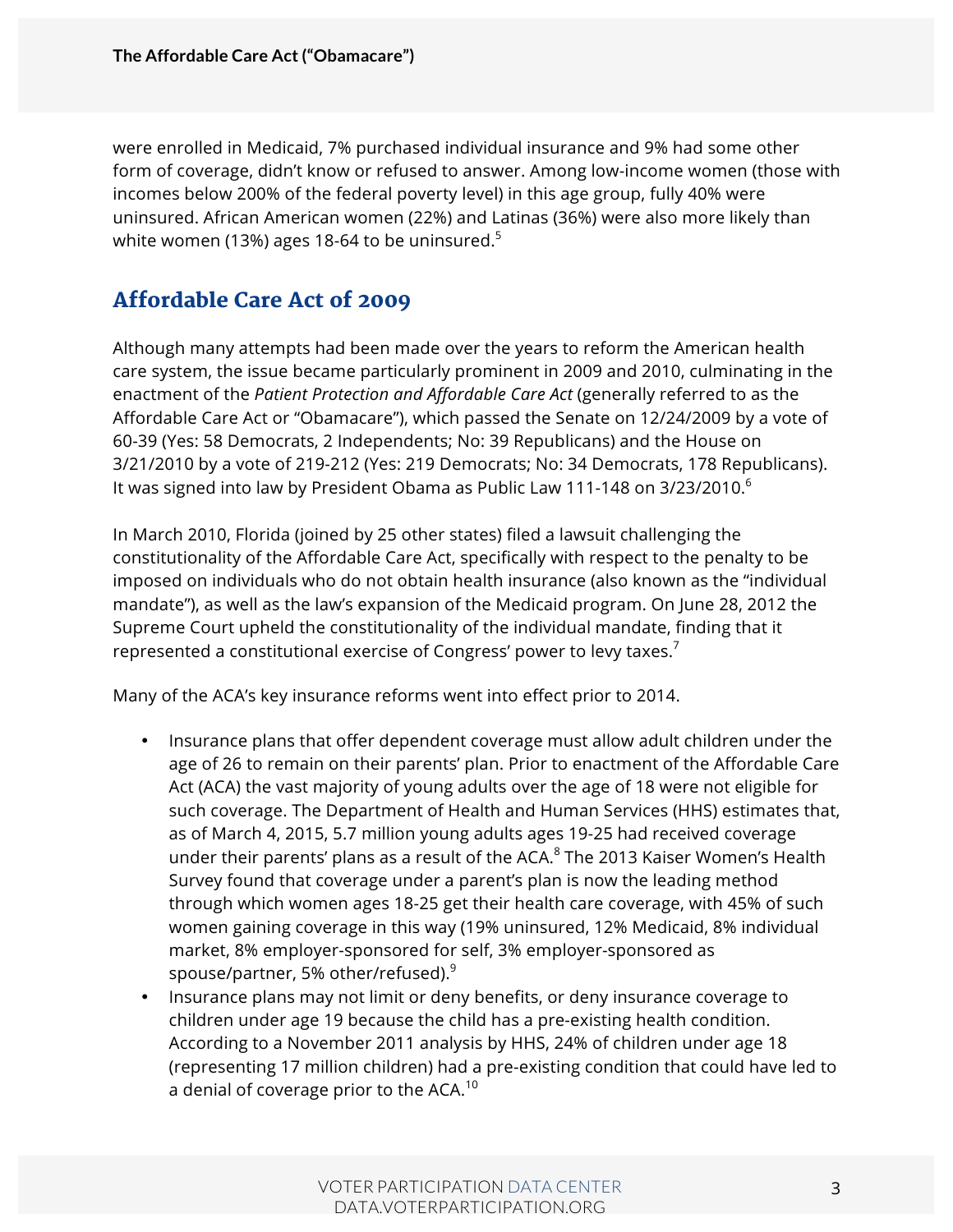- Insurance plans beginning on or after September 23, 2010 are required to provide coverage for preventive health services without imposing any form of cost-sharing through co-payments, co-insurance or deductibles. These preventive services include wellness visits and cancer screenings. More specifically for women, coverage must include: mammograms; screenings for cervical cancer and gestational diabetes; contraception and contraceptive counseling; breastfeeding support; and domestic violence screening and counseling. The Center for American Progress reported in 2012 that the average potential cost of oral contraceptives for women without insurance could be as much as \$1,210 per year.<sup>11</sup> HHS estimates that, as of June 2014, 76 million Americans have received expanded coverage of one or more preventive services without cost-sharing due to the Affordable Care Act, including 29.7 million women ages 18-64, and 18.6 million children under the age of 18. In addition, 24.4 million more prescriptions for oral contraceptives were dispensed with no co-pays in 2013 compared to 2012, resulting in an estimated savings of \$483.3 million in out-of-pocket costs for women.<sup>12</sup>
- Insurance plans may not retroactively cancel coverage after an individual becomes sick or injured.
- Effective for plans beginning on or after September 23, 2010, insurance plans that cover obstetrical or gynecological care must permit a woman seeking OB/GYN care to choose her service provider (as long as the provider is in the network and is an OB/GYN specialist) without obtaining authorization from the insurance company or referral from a doctor.
- Effective for plans beginning on or after September 23, 2010, insurance plans may not place lifetime limits on the dollar value of insurance coverage. Under the ACA, 105 million Americans (including 27.8 million children under age 18 and 39.5 million adult women, ages 18-64) are no longer subject to lifetime limits on health benefits.<sup>13</sup>
- Effective for plans beginning on or after September 23, 2010, insurance plans must spend at least 80% of revenue from premiums on medical claims (called the 80/20 or Medical Loss Ratio rule). As a result of efficiencies promoted by this and other ACA requirements, in 2013, the 78 million consumers who have insurance through their employer, or purchase their own insurance in the individual market, saved an estimated \$3.85 billion in health insurance premiums (for a total of \$7.3 billion in premium savings since the 80-20 rule went into effect) and 6.8 million enrollees received \$332 million in refunds from insurance companies (for a total of \$1.9 billion in refunds since  $2011$ ).<sup>14</sup>
- Insurance companies, health care providers and health programs that receive federal funding are prohibited from discriminating on the basis of race, national origin, age, disability or sex. This provision – found in Section 1557 of the ACA – is the first federal statute to broadly prohibit sex discrimination in virtually all parts of the health care system. $15$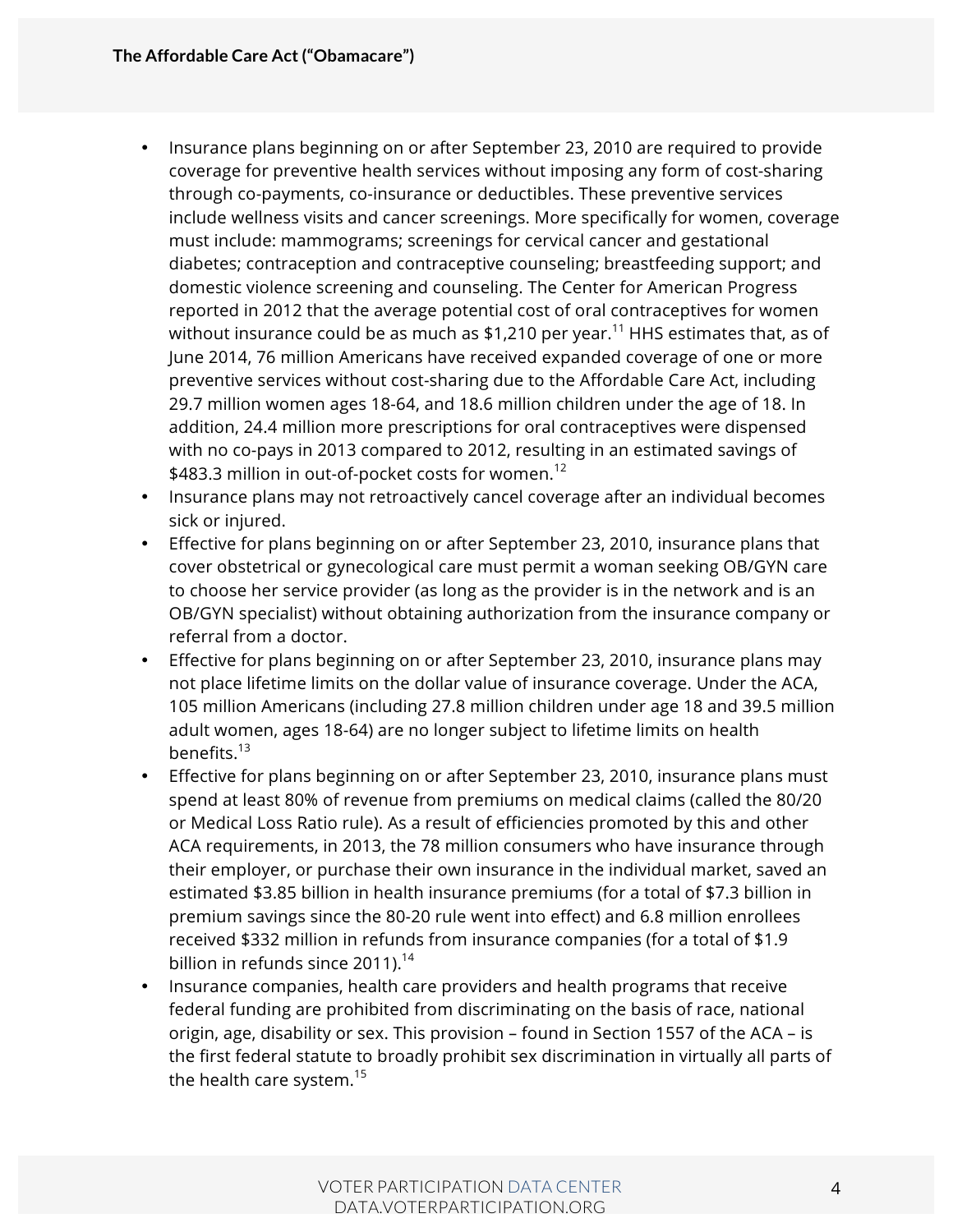• To help finance the ACA, new annual fees were imposed on the pharmaceutical manufacturing sector (\$2.8 billion in 2012-2013).

Most of the ACA – including its expansion of health care coverage and benefits – went into effect on January 1, 2014*.*

- Insurance plans may not limit or deny benefits, or deny insurance coverage to any individual, regardless of age, because of a pre-existing health condition, such as breast cancer. It is estimated that as many as 129 million Americans under the age of 65 have some type of pre-existing health condition that, prior to the ACA, could have led to denials of insurance coverage.<sup>16</sup> After the enactment of ACA but before the effective date of this provision, 27,000 women who were denied coverage because of pre-existing conditions were enrolled in the Pre-Existing Condition Insurance Plan (PCIP).<sup>17</sup>
- Insurance plans may not use gender or health status in determining premium costs. In other words, women will no longer be charged more than men for the same health coverage, a practice that was widespread prior to enactment of the ACA. A 2012 study by the National Women's Law Center found that "in the capital cities of states that permit gender rating, 92% of the bestselling plans charge 40 year-old women more than 40 year-old men for identical coverage." The Center calculated that such discrimination cost women approximately \$1 billion a year in additional health insurance costs.<sup>18</sup>
- Insurance plans must accept every applicant for coverage as long as the applicant agrees to the terms and conditions of the insurance offer, and plans must renew coverage at the option of the policyholder.
- Most U.S. citizens and legal residents are required to have health insurance or to pay a penalty. Those who have health insurance (through their employer, Medicare, Medicaid or the new exchanges) are not subject to the penalty, nor are low income households, and additional exemptions will be granted because of financial hardship or religious beliefs. It is estimated that only two percent of Americans will be subject to the penalty, which is set at the higher of \$95 or 1.0% of taxable income in 2014, rising to \$695 or 2.5% of taxable income in 2016. On October 23, 2013, the Administration clarified that, as long as an individual had purchased insurance coverage by March 31, 2013, he or she was not subject to the penalty, even if the insurance policy had not taken effect by that date.<sup>19</sup>
- To help finance the ACA, the following fees will be imposed
	- o An annual fee of \$2,000 per full-time employee for employers of 50 or more full-time workers who do not offer health insurance coverage (with the first 30 employees excluded from the assessment). $^{20}$  This is the so-called "employer mandate."
	- $\circ$  An annual fee on the health insurance sector (\$8 billion in 2014).<sup>21</sup>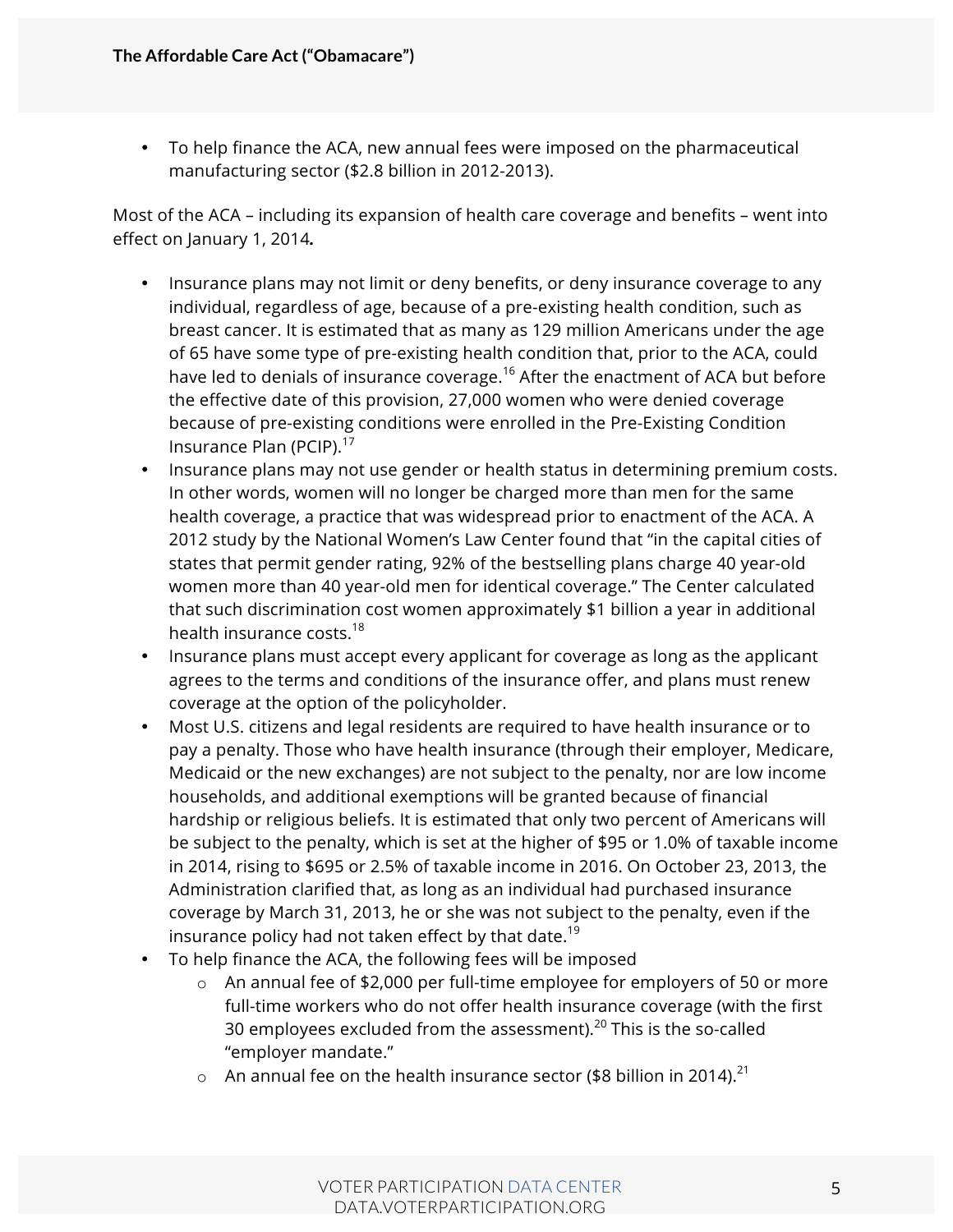In response to concerns from consumers receiving notices from their insurance companies that their previous insurance plans were being cancelled because they did not include all of the benefits required under the ACA, the Obama Administration announced on March 5, 2014 that states would be given latitude to let people renew such policies through October 2017.<sup>22</sup>

### Delay in the Employer Mandate

On July 2, 2013, the Administration announced that the effective date of the requirement that employers of 50 or more workers who do not offer affordable health insurance coverage to their workers must pay a penalty was being postponed from January 1, 2014 until the beginning of 2015. In making the announcement the Treasury Department stressed that the action was being taken to allow more time for businesses to comply with the reporting requirements that underlie the calculation of penalties: "First, it will allow us to consider ways to simplify the new reporting requirements consistent with the law. Second, it will provide time to adapt health coverage and reporting systems while employers are moving toward making health coverage affordable and accessible for their employees."<sup>23</sup>

On February 10, 2014, Treasury announced an additional delay – until January 1, 2016 – in the effective date of the employer mandate for employers of 50-99 workers. A transition period was also announced for employers of 100 or more workers, with such employers required to offer health coverage to 70% of full-time employees in 2015 and 95% in 2016 and later years, or be subject to the penalties. $24$ 

An analysis by the Rand Corporation reported that the impact of a one-year delay in the employer mandate will be minimal in the short term, though further postponement would have a significant effect on revenues for funding the ACA over the long run.

*Only 300,000 fewer people, or 0.2% of the population, will have access to affordable insurance in 2014 because of the delay. About 1,000 fewer firms, or 0.02%, will offer coverage in 2014 given the delay…We estimate that the one-year delay in enforcement amounts to \$11 billion less in revenue for the federal government--\$7 billion less in penalties that would be assessed on firms that do not offer insurance and \$4 billion less from fines of employers that offer unaffordable care. A full repeal of the employer mandate, not merely a one-year delay, would result in the loss of approximately \$149 billion in federal revenue over the next ten years.*

The same Rand study highlighted the relatively limited impact the employer mandate is expected to have on businesses and workers once it takes effect: "We estimate that only about 0.4% of firms, employing approximately 1.6% of workers, will pay a penalty for not offering health insurance at all. Based on current employer health plan contribution rates,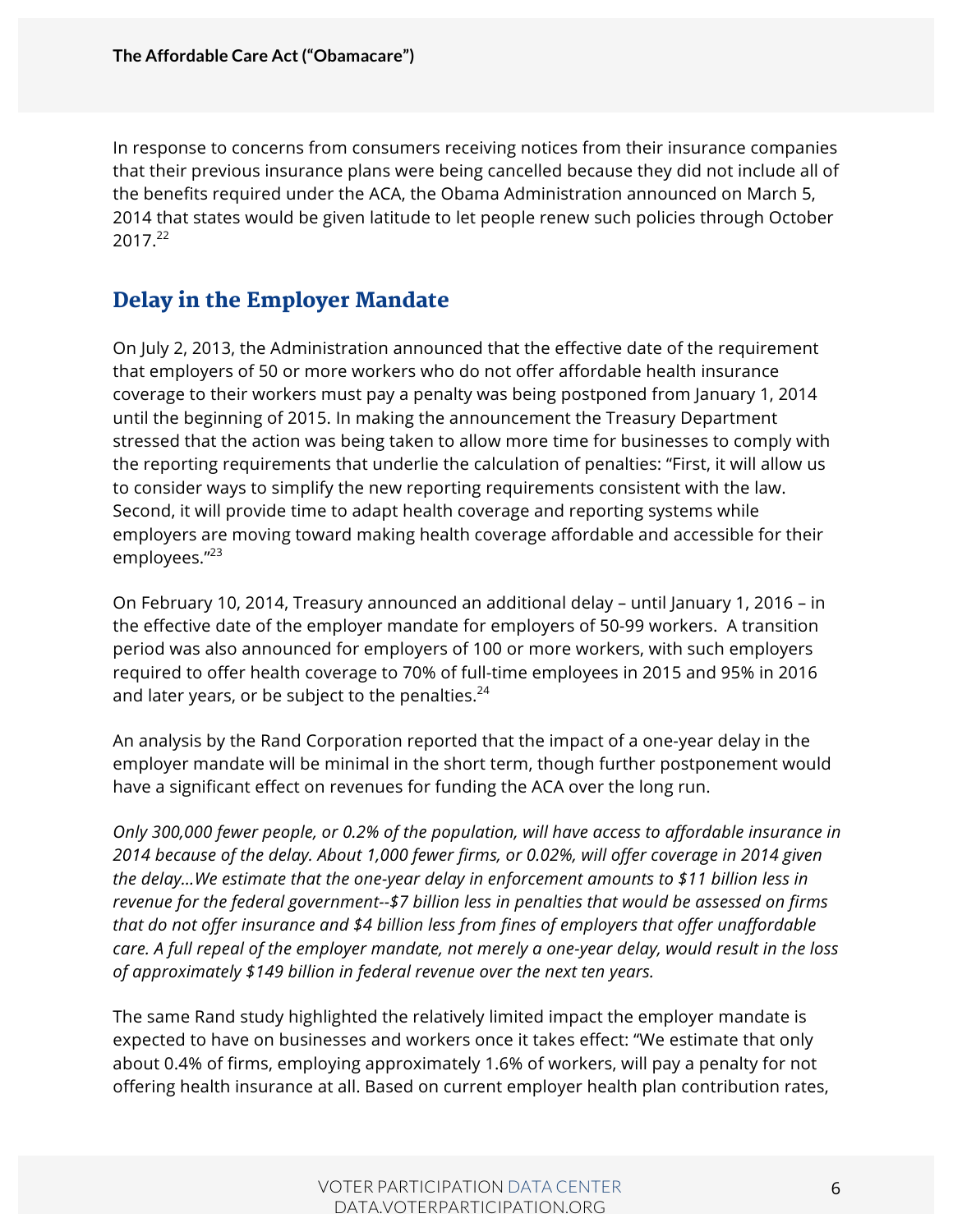we estimate that 1.1% of firms will pay some penalty for offering unaffordable coverage to a total of less than 1% of the workforce."<sup>25</sup>

#### Health insurance exchanges

In order to provide more choices and price competition for Americans not covered by employer or government-sponsored group insurance plans, the Affordable Care Act established state-based health insurance exchanges to allow individuals and small businesses (of up to 100 employees) to purchase qualified coverage from among competing insurance plans. If a state is unable or unwilling to establish a state-based exchange or to enter into a state-federal exchange partnership, the U.S. Department of Health and Human Services is to establish and operate a federally-facilitated exchange in that state. $26$ 

Though any adult can utilize the exchanges, they are intended primarily for those who don't currently have insurance, or who purchase their own insurance directly. Individuals covered by employer-provided insurance, Medicaid, Medicare, the Child Health Insurance Program (CHIP), and veterans and military health plans don't have to use the exchanges. $^{27}$ 

Enrollment in the health care exchanges began on October 1, 2013. Enrollment websites were then operational in fourteen of the sixteen approved state-based exchanges (CA, CO, CT, HI, KY, MD, MA, MN, NV, NY, OR, RI, VT, WA) plus the District of Columbia, with the federal government running enrollment for the 27 states that had deferred to a federallyfacilitated exchange (AL, AK, AZ, FL, GA, IN, KS, LA, ME, MS, MO, MT, NE, NJ, NC, ND, OH, OK, PA, SC, SD, TN, TX, UT, VA, WI, WY), the seven that had been approved for state-federal partnerships (AR, DE, IL, IA, MI, NH, WV), and two of the state-based exchanges that were not yet prepared to assume full responsibility (ID, NM).<sup>28</sup>

Serious problems were noted in the federal enrollment website (HealthCare.gov) from the outset, with some reports indicating that it locked up shortly after activation at midnight October 1. Part of the difficulty was heavier than anticipated usage (with over 20 million reported visits to the site as of October 26), and the decision made by site designers to require visitors to the site to create an account before browsing for information. However, numerous other glitches were also discovered, including erroneous information forwarded by the federal site to insurance companies for completing the enrollment process, and ongoing delays and system lock-ups that initially resulted in 30% of users being unable to complete the application process despite repeated efforts to do so. One report indicated that there were as many as 100 technical problems with the federal website that needed to be fixed. In October 24, 2013 testimony to the House Energy and Commerce Committee, private contractors hired by the federal government to create the website cited inadequate testing before the site was launched as the major contributor to the subsequent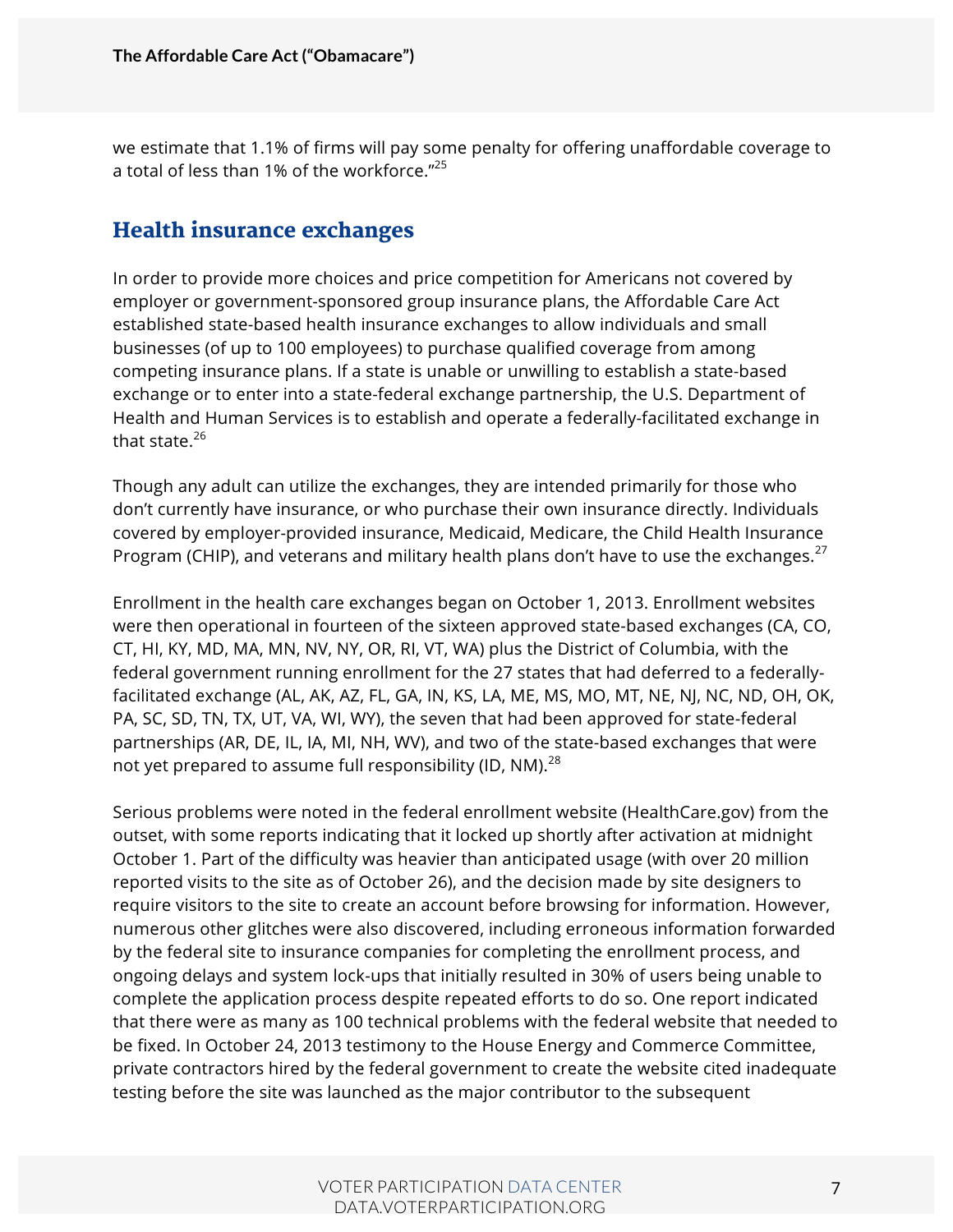malfunctions. In response to these and other concerns, on October 25 the White House announced that the private firm Quality Software Services Inc had been hired to take over management of the federal enrollment site, with a deadline of November 30 for fixing the problems.<sup>29</sup>

Problems were also being reported from a number of the state-based exchanges as well, with the State of Oregon, for example, reporting that as October 24, no one had been successfully enrolled through its exchange website.<sup>30</sup>

In May 2014, the Obama Administration announced that additional changes and improvements would be made in the federally facilitated exchange and its web site (HealthCare.gov) prior to the beginning of the next enrollment period in November 2014, including a new home page, visual design and tools to assist consumers in learning about the program, comparing different plans without having to create an account, and obtaining localized assistance. In addition, new software is to be employed for log-in and creation of individual accounts, the portion of the overall system that was particularly problematic in the initial sign-up period. Finally, the new system is to be optimized for mobile devices, and run on Amazon.com Inc.'s cloud computing service. The principal remaining problem with the initial sign-ups was the existence of a backlog of approximately two million applications containing discrepancies, primarily in either income projections or immigration status. $31$ 

In spite of the initial problems encountered by the federally facilitated exchange, all of the 36 states that utilized it for 2014 enrollments did so again for 2015 (with Oregon switching from a state to the federally facilitated exchange), with Kaiser reporting, "Election year politics, tight deadlines and problems with health insurance exchanges in Oregon, Maryland and Hawaii dampened the interest of lawmakers in other states to form their own exchanges [and] the success of the federal exchange website, www.healthcare.gov, in enrolling millions of people after a notoriously rocky rollout also limited demand for staterun marketplaces, experts said."<sup>32</sup>

As of May 2015, thirteen states (CA, CO, CT, HI, ID, KY, MD, MA, MN, NY, RI, VT, WA) and the District of Columbia are operating state-based exchanges. Seven other states (AR, DE, IL, IA, MI, NH, WV) have entered into a state-federal partnership arrangement utilizing the federally facilitated exchanges. AR and IL indicated their intention to operate as full staterun exchanges beginning in 2015, but AR has postponed that conversion until the fall of 2016 (with coverage beginning in 2017) and IL has taken no further action toward creating a state-based exchange.

Another three states (NV, NM, OR) are "federally supported marketplaces," under which the state operates the administrative authority but the federal enrollment website is utilized. OR had previously operated a state-based exchange but, because of problems, in April 2014 decided to convert to the federal website.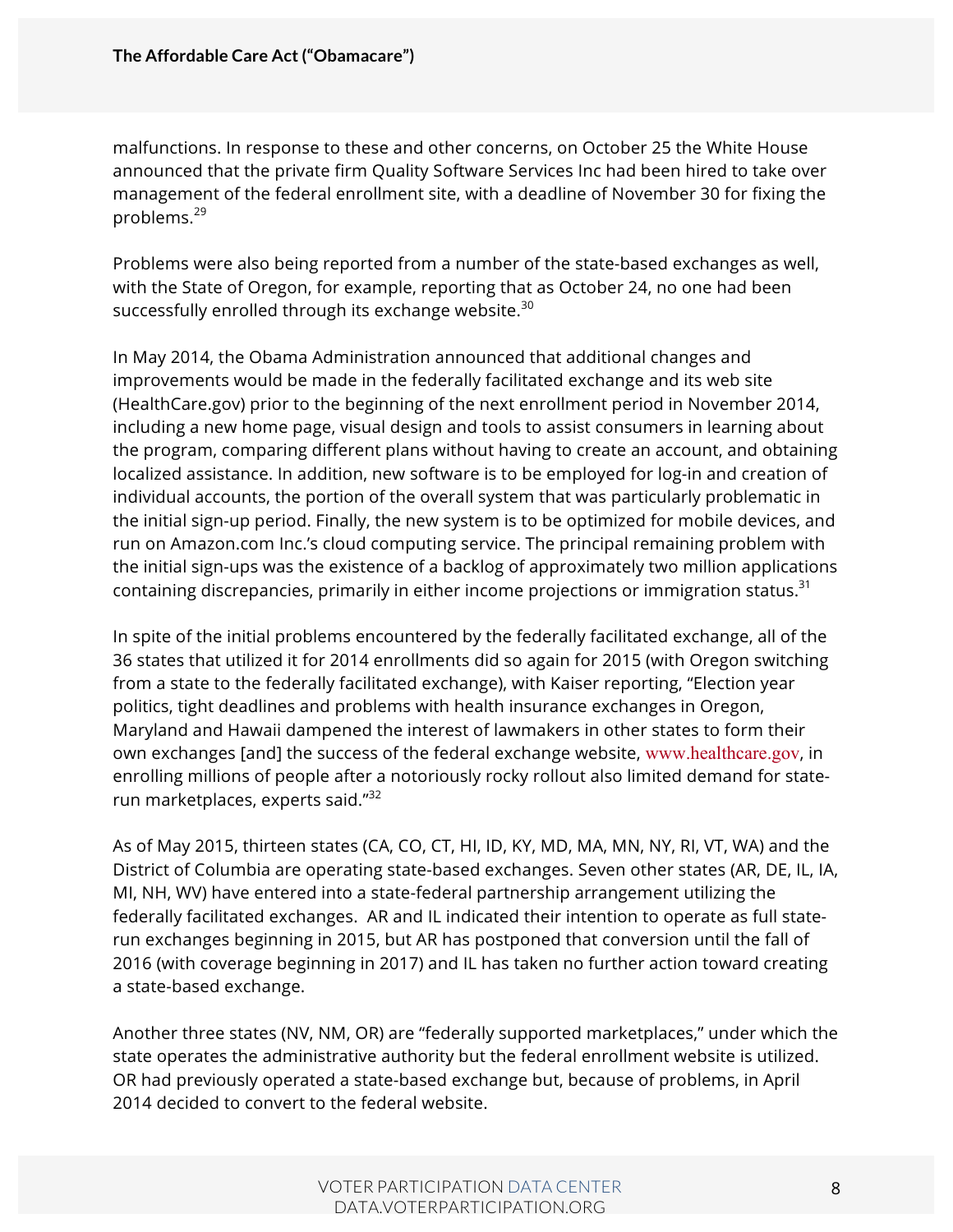The other 27 states (AL, AK, AZ, FL, GA, IN, KS, LA, ME, MS, MO, MT, NE, NJ, NC, ND, OH, OK, PA, SC, SD, TN, TX, UT, VA, WI, WY) are utilizing federally facilitated exchanges. MS and UT were given approval to operate Small Business Health Options (SHOP) Marketplaces, which are limited to small business owners (50 or fewer workers) and their employees. Enrollment in the exchanges began on October 1, 2013, with coverage beginning on January 1, 2014, and the initial enrollment period closing on March 31, 2014 (though extensions were granted for those who had attempted to purchase health insurance by that date but had not been able to complete the process). The second open enrollment period ran from November 15, 2014 through February 15, 2015, $^{33}$  though a "Special Enrollment Period" (from March 15 through April 30, 2015) was provided for those in federally-facilitated exchange states who did not have health insurance coverage in 2014 and were subject to the tax penalty for not having such insurance.  $34$ 

Each exchange must offer at least two multi-state insurance plans, and at least one plan must be offered by a non-profit. Each exchange must offer plans that provide "essential health benefits" (including, at least, ambulatory patient services, emergency services, hospitalization, maternity and newborn care, mental health services, prescription drugs, rehabilitative services, laboratory services, preventive and wellness services, and pediatric services) with options covering 60%, 70%, 80% or 90% of costs (depending on the premium charge). These "essential health benefits" must also be included in all new health insurance plans offered outside of the exchanges. States are permitted to prohibit plans participating in their exchange from providing coverage for abortions. Individuals making up to \$43,000 and families making up to \$88,000, who are not eligible for Medicaid or not enrolled in an employer's qualified health plan are eligible for federal subsidies or premium credits to reduce their costs.<sup>35</sup>

Of particular relevance to women, maternity coverage (included as an "essential health benefit" that must be in all new health insurance plans, beginning January 1, 2014) had been largely unavailable in the individual insurance market. The National Women's Law Center (NWLC) reported that, prior to the ACA, only 6% of individual health insurance policies in the 41 states that did not mandate such coverage included maternity services. (The figure rose to 12% if the nine other states are included.)<sup>36</sup> An estimated 8.7 million women with individual insurance have gained coverage for maternity services under the  $ACA.<sup>37</sup>$ 

However, a recent survey by NWLC of insurance plans offered in the health insurance exchanges operating in 15 states, representing both federal and state-based exchanges (AL, CA, CO, CT, FL, ME, MD, MN, NV, OH, RI, SD, TN, WA, and WI), found a number of violations in the implementation of ACA requirements for women's health coverage, with over half of all plan issuers offering "coverage that violates the ACA's standards:"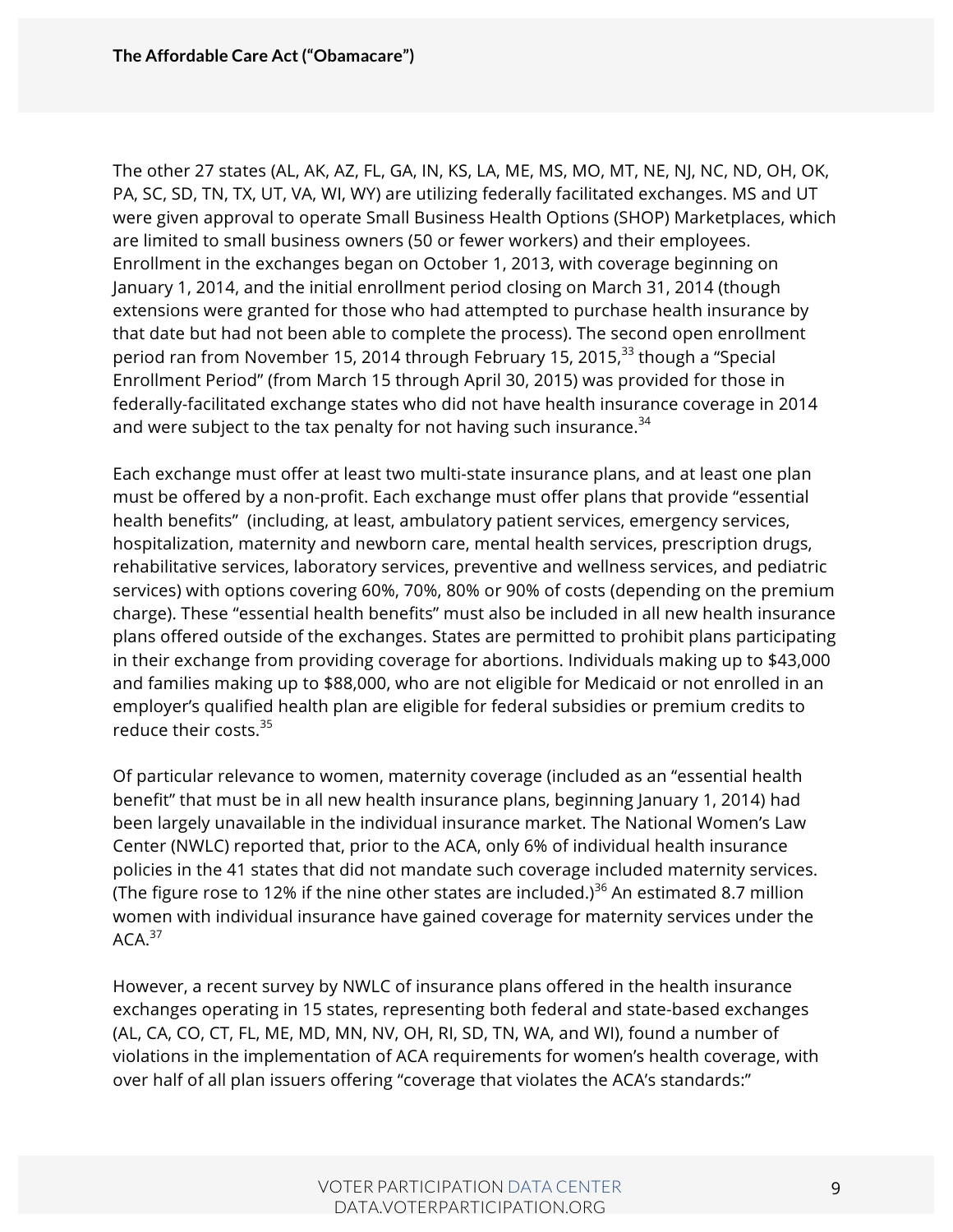- 14 issuers in seven of the states "offer maternity coverage that does not comply with the ACA, such as excluding maternity care coverage for dependents;"
- 56 issuers in thirteen states "offer coverage of preventive services that does not comply with the ACA, from imposing impermissible limits on coverage of breastfeeding supports and supplies, to not covering well-woman visits as required, to offering coverage of genetic testing that does not comply with the law, to failing to offer birth control coverage as required by law;"
- One issuer in one state "impermissibly limited coverage of abortion;"
- 7 issuers in 4 states "impermissibly limit essential health benefits in ways that restrict women's access to critical services, such as improperly limiting drug coverage and maintenance therapies or establishing waiting periods for certain services;" and
- 96 issuers in 12 states "offer coverage that does not comply with non-discrimination provisions of the ACA, such as violating prohibitions on sex discrimination, restricting coverage based on age, excluding care for transgender people, or excluding coverage of chronic pain treatment."<sup>38</sup>

## **Medicaid**

Another of the key provisions of the Affordable Care Act was the *expansion of the Medicaid program to cover nearly all low-income individuals.* This was to be accomplished by setting a national Medicaid eligibility floor of 138% of the federal poverty level for children and nonelderly adults (\$15,415 for an individual and \$26,344 for a family of three), beginning in 2014.<sup>39</sup> To help states finance this expansion, under the ACA the federal government would finance 100% of the costs for newly eligible individuals from 2014 to 2016, with the federal share gradually declining to 90% in 2020 and thereafter. The ACA also streamlined and simplified the enrollment process to facilitate the increased participation, and sought to restrain expenditures by reducing payments to hospitals and creating pilot programs to test out cost-effective alternatives to the current administration of the program. $40$ 

In March 2012, the Congressional Budget Office (CBO) estimated that the ACA's Medicaid elements would provide health care coverage for an additional 17 million Americans by 2016, at a cost of an additional \$795 billion over the ten-year period from 2012-2021. (A small portion of both the increased coverage and the increased costs would be in the Child Health Insurance Program.) $41$ 

Though in its June 2012 ruling the Supreme Court upheld the constitutionality of the individual mandate portion of the Affordable Care Act, the Court invalidated the expansion of Medicaid coverage, finding it to be unconstitutionally coercive of states because they were given inadequate notice to voluntarily consent and the federal government could withhold all existing Medicaid funds for a state that did not comply. To remedy this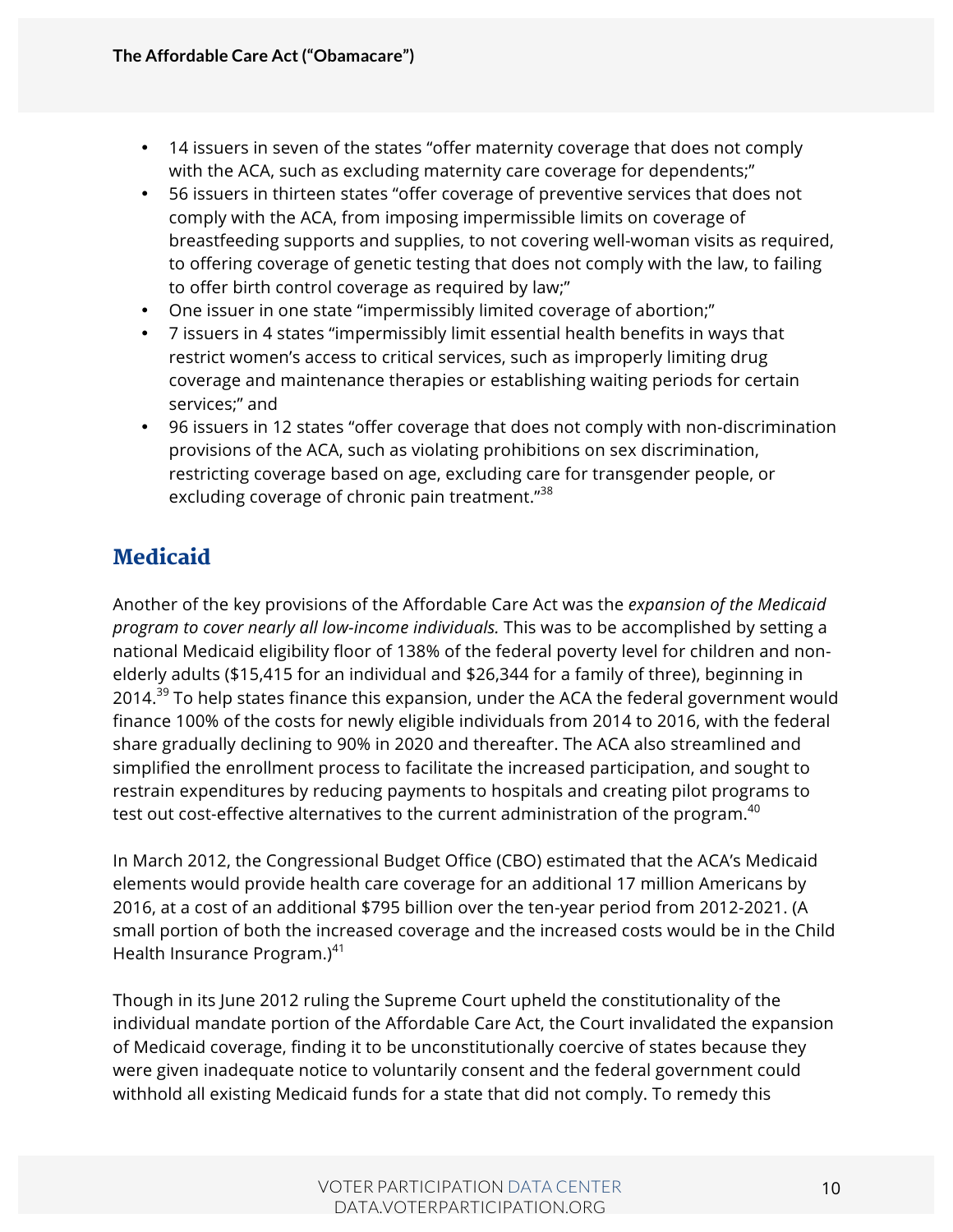situation, the Court ruled that the federal government may not withhold a state's existing Medicaid funding for failure to comply with the ACA's expansion of Medicaid eligibility, with the practical effect of making the expansion optional for the states. $42$ 

In the wake of the Supreme Court decision, CBO re-estimated the impact on Medicaid coverage and spending. It calculated that, by 2022, 11 million additional persons would be covered by Medicaid, rather than the 17 million in the earlier estimate. Expenditures would drop accordingly, with the 11-year 2012-2022 (note the additional year compared to the March estimate above) costs decreasing by \$289 billion, to \$931 billion.<sup>43</sup> In a separate analysis by the Urban Institute, it was calculated that if all states opted for the ACA's Medicaid expansion, over seven million additional women would gain health care insurance, including 4.6 million between the ages of 19 and  $44.44$ 

As of May 26, 2015, 28 states (AZ, AR, CA, CO, CT, DE, HI, IL, IN, IA, KY, MD, MA, MI, MN, NV, NH, NJ, NM, NY, ND, OH, OR, PA, RI, VT, WA, and WV) and the District of Columbia have implemented the Medicaid expansion (of which AR, IN, IA, MI, NH and PA have received federal waivers for alternative approaches to Medicaid expansion). One additional state (MT) has adopted the Medicaid expansion, but federal waiver approval is required before it can go into effect. The other 21 states (AL, AK, FL, GA, ID, KS, LA, ME, MS, MO, NE, NC, OK, SC, SD, TN, TX, UT, VA, WI<sup>45</sup> and WY) are not proceeding with the ACA-backed expansion at this time, though the issue is under active consideration in three of these (AK, FL, UT). $^{46}$ 

The Kaiser Family Foundation reported in April 2015:

*If the 21 states that have not expanded Medicaid were to do so, 4.3 million more people would have health coverage in 2016. Many of the states that have decided against Medicaid expansion are those who would gain the most…Numerous studies where a combination of public and private research has examined fiscal effects in all relevant categories—that is, state costs from increased Medicaid enrollment, state savings from increased federal match for current beneficiaries, state savings on non-Medicaid health care costs, and state revenue effects of expansion—have shown that, on balance, Medicaid expansion would help, not hurt state budgets over a multi-year period extending well beyond 2016…There is also evidence that the ACA is already having an impact on health care provided to the uninsured. A number of reports are finding that hospitals in Medicaid expansion states showed overall declines in self-pay and charity care, while hospitals in non-expansion states showed no change beyond normal variation.<sup>47</sup>*

The National Women's Law Center calculated that, as of October 2014, 3.119 million potentially eligible low-income women resided in states that had not yet chosen to expand Medicaid coverage. The report found that "these women fare significantly worse in our health care system than insured women with similar family incomes…Across nearly all of [certain CDC] measures, which include general access measures indicative of integration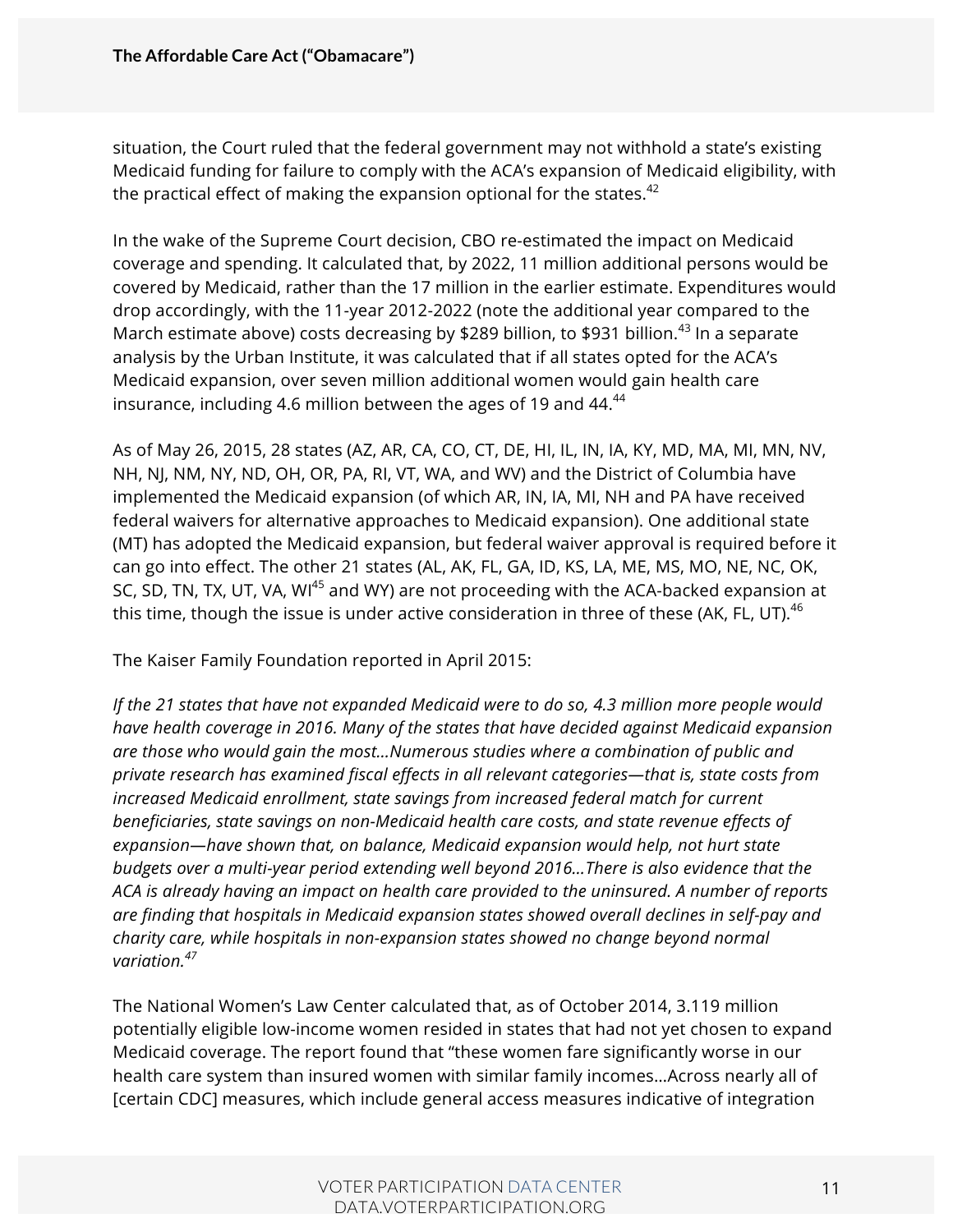into the health care system and utilization measures for several preventive services that states must cover for individuals eligible for expanded Medicaid coverage, women who would be eligible for Medicaid coverage fare worse than insured women with the same income. This is true on a national level as well as on a state level in the 22 states that have not expanded Medicaid."<sup>48</sup>

#### **Medicare**

The ACA contained a number of provisions designed to strengthen the Medicare program by improving benefits for prescription drugs and preventive services, seeking to curb waste and excessive charges by health care providers, and making high-income seniors contribute more to extend the solvency of the Medicare HI trust fund. More specifically, the new law:

- *Closes the coverage gap (also known as the "donut hole") in the Medicare Part D prescription drug program* by reducing the proportion of prescription drug costs borne by beneficiaries from 100% in the "doughnut hole" prior to the law's passage to just 25% by 2020. According to HHS, over two million women had already benefited from this provision by 2011, for a savings of \$1.2 billion in prescription costs. <sup>49</sup> As of February 2015, 9.4 million Medicare beneficiaries had saved over \$15 billion for an average savings of \$1,598 per person.<sup>50</sup> (Fifty-seven percent of Medicare beneficiaries are women.) $51$
- *Improves coverage of preventive health care services* by covering one free annual comprehensive health assessment visit, and eliminating coinsurance or deductibles for many preventive services, including mammograms and cervical cancer screenings.<sup>52</sup> (The 26.8 million female Medicare beneficiaries are eligible for these services.)<sup>53</sup> In 2014, an estimated 39 million Medicare beneficiaries took advantage of at least one preventive service with no cost-sharing, including 4.8 million who utilized the Annual Wellness Visit. $54$
- *Makes a number of changes in reimbursement of medical service providers designed to slow the cost growth in the Medicare program*, including gradually reducing federal payments to Medicare Advantage plans while providing bonuses to such plans receiving high quality ratings; establishing a new Independent Payment Advisory Board to recommend ways to reduce Medicare spending if the program's growth rates exceed a target rate (though the Board is prohibited from proposing changes that ration care or modify benefits, eligibility, premiums or taxes); and reducing payments for certain medical providers (but not physicians), but providing increased payments for primary care physicians and rural health care providers.<sup>55</sup> These changes have helped to slow the rate of growth in Medicare spending and thereby extend the solvency of the Medicare trust fund. The most recent Medicare Trustees report (July 2014) found that since enactment of the ACA, per capita Medicare spending has increased by just 0.8% annually, well below the 3.1% annual increase in overall national health expenditures in the same period. The Trustees now project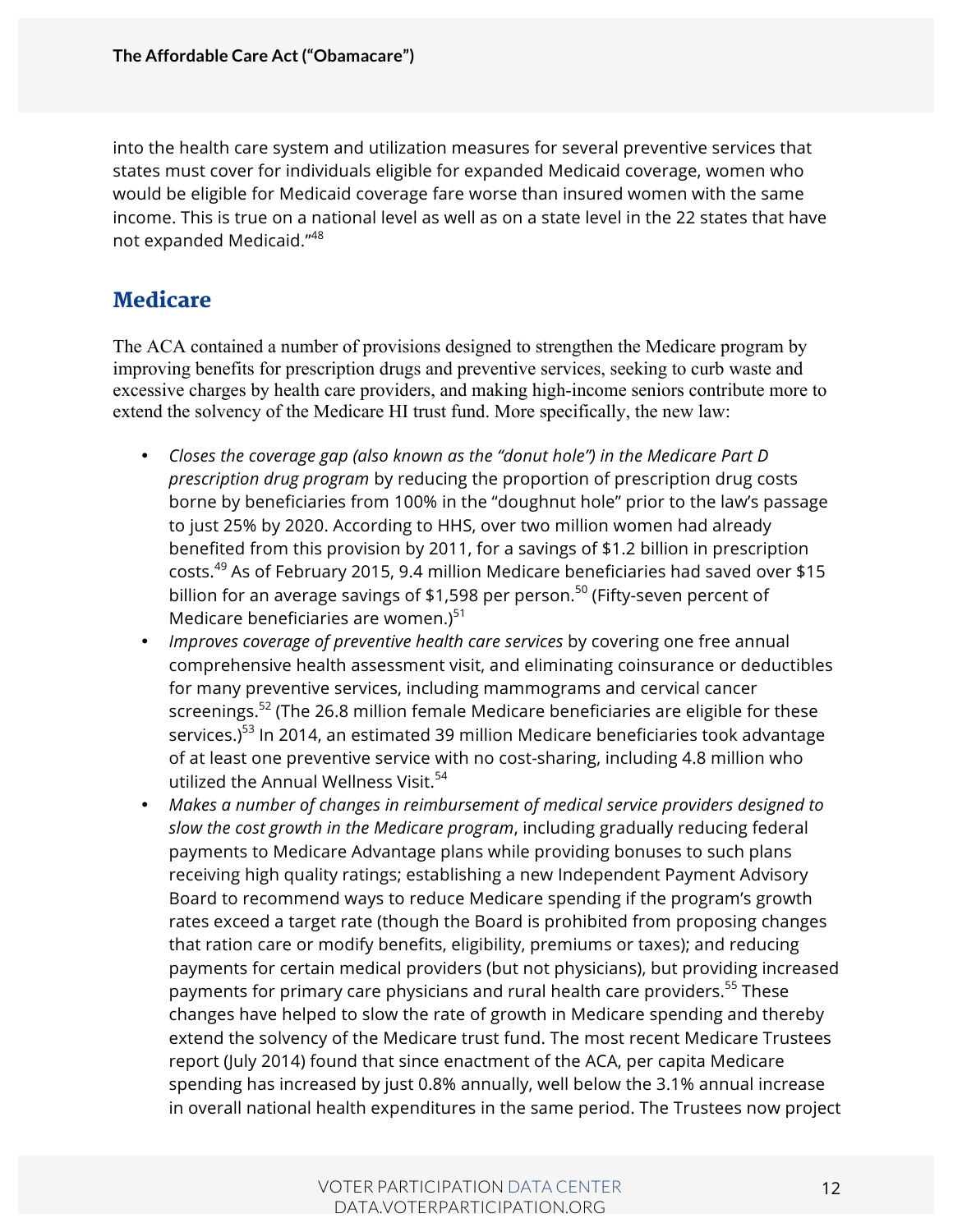that the Medicare hospital insurance trust fund will remain solvent until 2030, 13 years longer than its projection made in 2009. As a result, it is likely that the Part B premium for beneficiaries will remain unchanged from the 2013 premium for the second straight year.<sup>56</sup>

- *Promotes reforms in health care delivery and payment systems* through such measures as value-based purchasing for providers and the creation of a new Center for Medicare and Medicaid Innovation to test new payment and service delivery alternatives.
- *Asks high-income citizens to pay more to help extend the solvency of the Part A HI trust fund* by increasing the Medicare Health Insurance payroll tax for higher income taxpayers (individuals making over \$200,000 a year, and couples making over \$250,000) from the previous 1.45% of earnings to 2.35% beginning in 2013.<sup>57</sup>

The Congressional Budget Office (CBO) estimated (in July 2012) that the ACA will reduce net spending on Medicare by \$716 billion between 2013 and 2022, with most of the savings coming from reductions in payments to service providers other than physicians (\$415 billion) and to Medicare Advantage providers (\$156 billion). None of the reductions are in benefits. CBO also calculated that the HI payroll tax increase will increase revenues by \$318 billion between 2013 and 2022. Thus, the Medicare provisions of the ACA would cut the federal deficit by over a trillion dollars over the next ten years. $58$ 

## Polling

In an April 2015 survey for the Kaiser Family Foundation, 43% of respondents indicated they had a favorable view of the Affordable Care Act whereas 42% expressed an unfavorable impression and 14% were not sure. This represents a continuing improvement in the public's views of the law since July 2014, when opinion was mostly negative (37% favorable, 53% unfavorable). One of the reasons for this negative result no doubt stems from the fact that public awareness of the actual details of the law remains limited. For example, the July 2014 Kaiser poll found that just 37% of the American public were aware that people who got new health insurance under the ACA had a choice between private plans whereas 26% incorrectly thought the newly-insured were enrolled in a single government plan and 38% didn't know. In the April 2015 poll, just 15% reported they had seen quality information about health insurance plans in the past year. In spite of much attention in the Congress toward repealing the law (see below), the Kaiser survey found limited public support for such a course:

- 24% favor expanding the current law:
- 22% support continuing to implement the law in its present form;
- 12% would like to see Congress scale back the law; and
- Just 29% favor repealing it entirely.<sup>59</sup>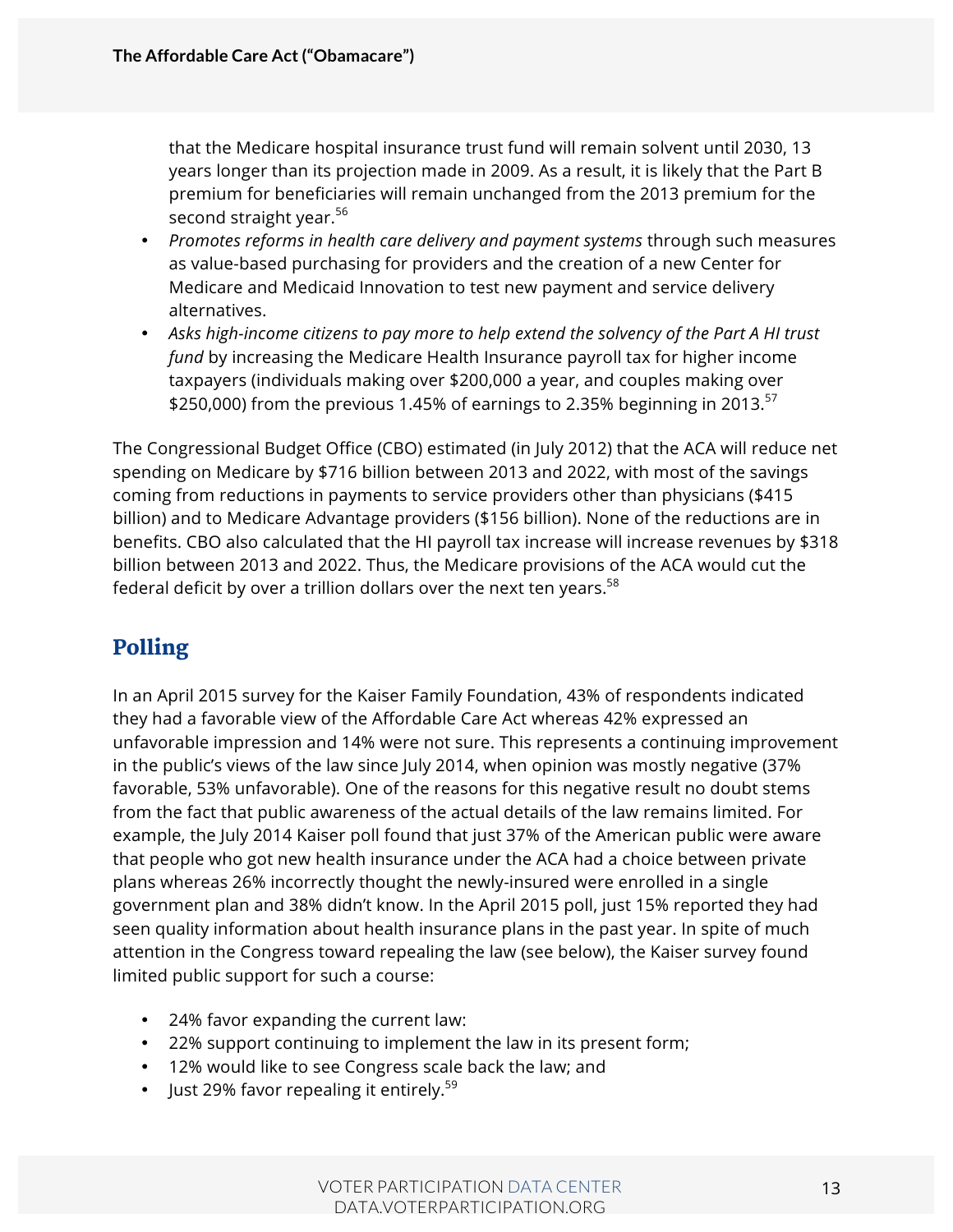In another indication of the lack of awareness about the benefits of the Affordable Care Act, the 2013 Kaiser Women's Health Survey of women ages 18-64 found that such women had an "uneven" awareness of the major provisions of the law. Whereas 74% knew of the individual mandate, and its penalties for those who do not obtain health insurance coverage, just 60% were aware of the requirement for private insurance plans to cover the full cost of at least one preventive or well women visit, 57% knew about the mandate for full-cost coverage of mammograms and pap tests, and only 33% were aware of the prohibition on insurance companies charging women higher premiums than men. Among this survey's other major findings:

- 26% of women (including 16% of women with private insurance, 35% of women with Medicaid and 65% of uninsured women) have had to delay or forego medical care in the past year due to cost, versus 20% of men; and
- 28% of women (including 44% of low-income women and 52% of uninsured women) reported having difficulty in paying medical bills over the past year.<sup>60</sup>

In February-April 2015, the Kaiser Foundation also surveyed individuals who had recently enrolled in non-group health insurance plans, including those who obtained coverage both within and outside the exchanges.

*Following the Affordable Care Act's second open enrollment period, most people enrolled in marketplace [i.e. exchange] plans report being satisfied with a wide range of their plan's coverage and features…A large majority (74%) of those in marketplace plans rate their coverage as excellent or good, the survey finds. Most (59%) also say their plan is an excellent or good value for what they pay for it, though the share rating their value as "excellent" declined somewhat from 23 percent last year to 15 percent in the current survey. Majorities also say they are "very" or "somewhat" satisfied with seven different features of their plans, including their choice of primary-care doctors (75%), hospitals (75%) and specialists (64%); what they have to pay out of pocket for doctor visits (73%), prescription drugs (70%), and annual deductible (60%); and their monthly premiums (65%).61*

#### Recent actions

**1. Congressional votes to repeal, defund or delay the Affordable Care Act.** Since gaining a majority in the 2010 elections, House Republicans have (as of February 3, 2015) held 56 votes to repeal, defund or delay all or parts of the Affordable Care Act,  $62$  the most recent of which was on February 3, 2015 when the House approved H.R. 596, a bill to repeal the law, by a vote of 239-186. (Roll Call #58—Yes: 239 Republicans; No: 183 Democrats, 3 Republicans).<sup>63</sup> None of these efforts have been successful because of opposition in the Senate. The *New York Times* calculated that between assuming control in January 2011 and mid-May 2013, "Republicans have spent no less than 15 percent of their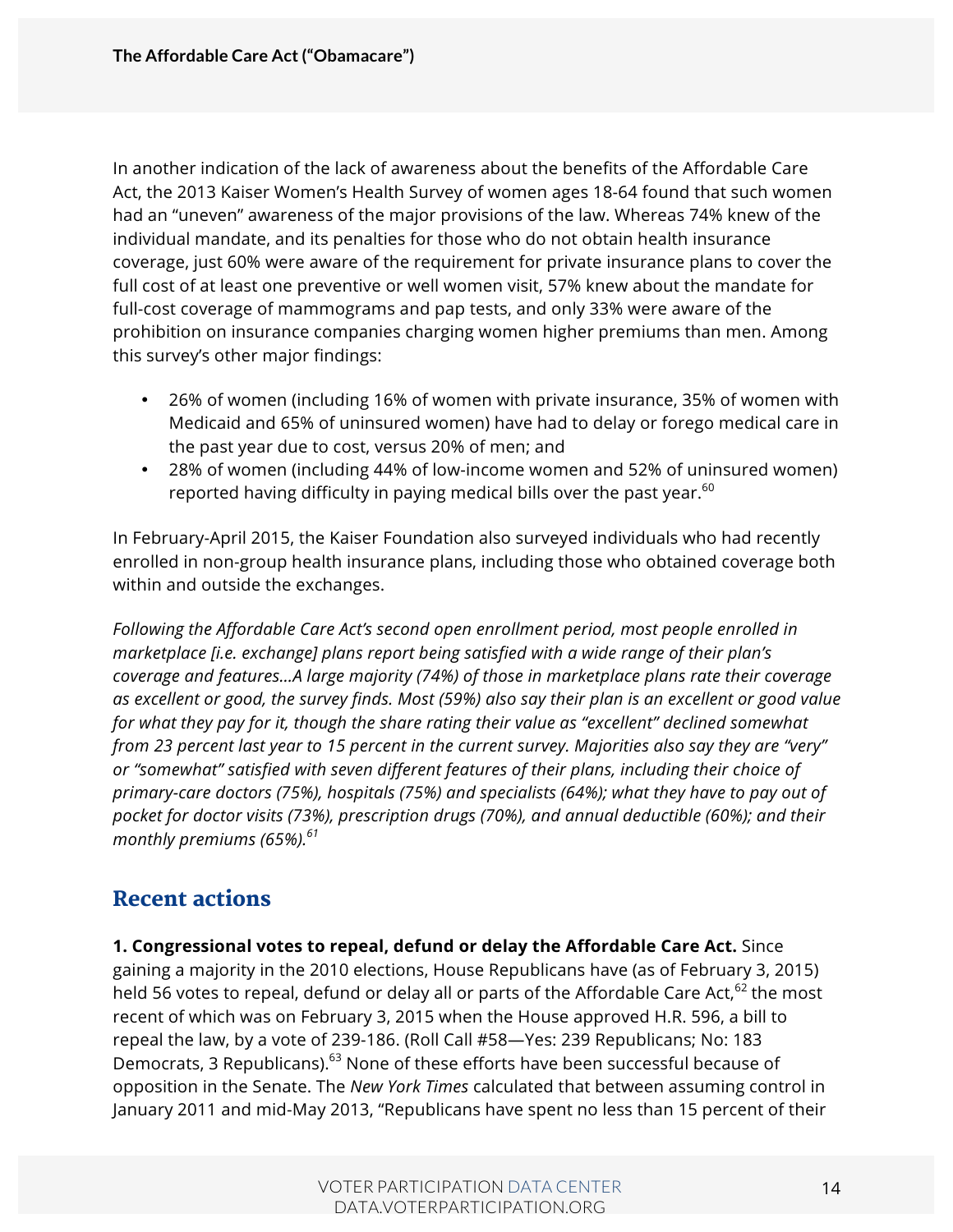time on the House floor on repeal [of the Affordable Care Act] in some way."<sup>64</sup> One of the most sustained attempts to repeal the ACA occurred in late September 2013, and was at the center of the dispute that led to a shutdown of the federal government from October 1 through October 16, 2013.

- On September 20, 2013, House Republicans attached a provision to defund the Affordable Care Act to the Continuing Appropriations Resolution (H.J.Res. 59) that would fund the federal government through December 15, 2013. The House approved the measure by a margin of 230-189 (Roll Call #478—Yes: 228 Republicans, 2 Democrats; No: 1 Republican, 188 Democrats), but on September 27, by a vote of 54-44 (Record Vote #208—Yes: 52 Democrats, 2 Independents; No: 44 Republicans), the Senate removed the ACA provision and passed a "clean" continuing resolution providing funding through November 15, 2013.
- On September 29, 2013, the House rejected the Senate resolution, and adopted a new version, after approving amendments to repeal the ACA's tax on medical devices (Roll Call #497—Yes: 231 Republicans, 17 Democrats; No: 174 Democrats) and delay the Affordable Care Act for a year (Roll Call #498—Yes: 229 Republicans, 2 Democrats; No: 2 Republicans, 190 Democrats). The next day, the Senate again rejected the House proposal, voting 54-46 to kill it (Record Vote #210—Yes: 52 Democrats, 2 Independents; No: 46 Republicans).
- On September 30, 2013, the House voted 228-201 (Roll Call #504—Yes: 219 Republicans, 9 Democrats; No: 12 Republicans, 189 Democrats) to adopt a Continuing Resolution that would have delayed the Affordable Care Act's individual mandate (to obtain health insurance or face a penalty) for a year, and eliminated the employer subsidy for health insurance for members of Congress, their staffs, and White House political appointees. Later that day, the Senate killed the House proposal by a 54-46 vote (Record Vote #211—Yes: 52 Democrats, 2 Independents; No: 46 Republicans). With no funding resolution enacted, the federal government shut down at the start of the new fiscal year the next day (October 1, 2013).  $65$
- On October 16, 2013, Senate Democratic and Republican leaders reached an agreement to fund federal agencies through January 15, 2014, and raise the debt limit (which by then was in imminent danger of being exceeded, resulting in an unprecedented default by the federal government) through February 7, 2014. All language related to the ACA was removed, except a provision was added to require that the ACA health care exchanges take steps to verify the eligibility of individuals applying for ACA premium tax credits and cost-sharing reductions. On that same day (October 16), the proposal was adopted, first by the Senate by a vote of 81-18 (Record Vote #219—Yes: 52 Democrats, 27 Republicans, 2 Independents; No: 18 Republicans) and then by the House by a vote of 285-144 (Roll Call #550—Yes: 87 Republicans, 198 Democrats; No: 144 Republicans). The government shutdown ended the following day (October 17, 2013).<sup>66</sup>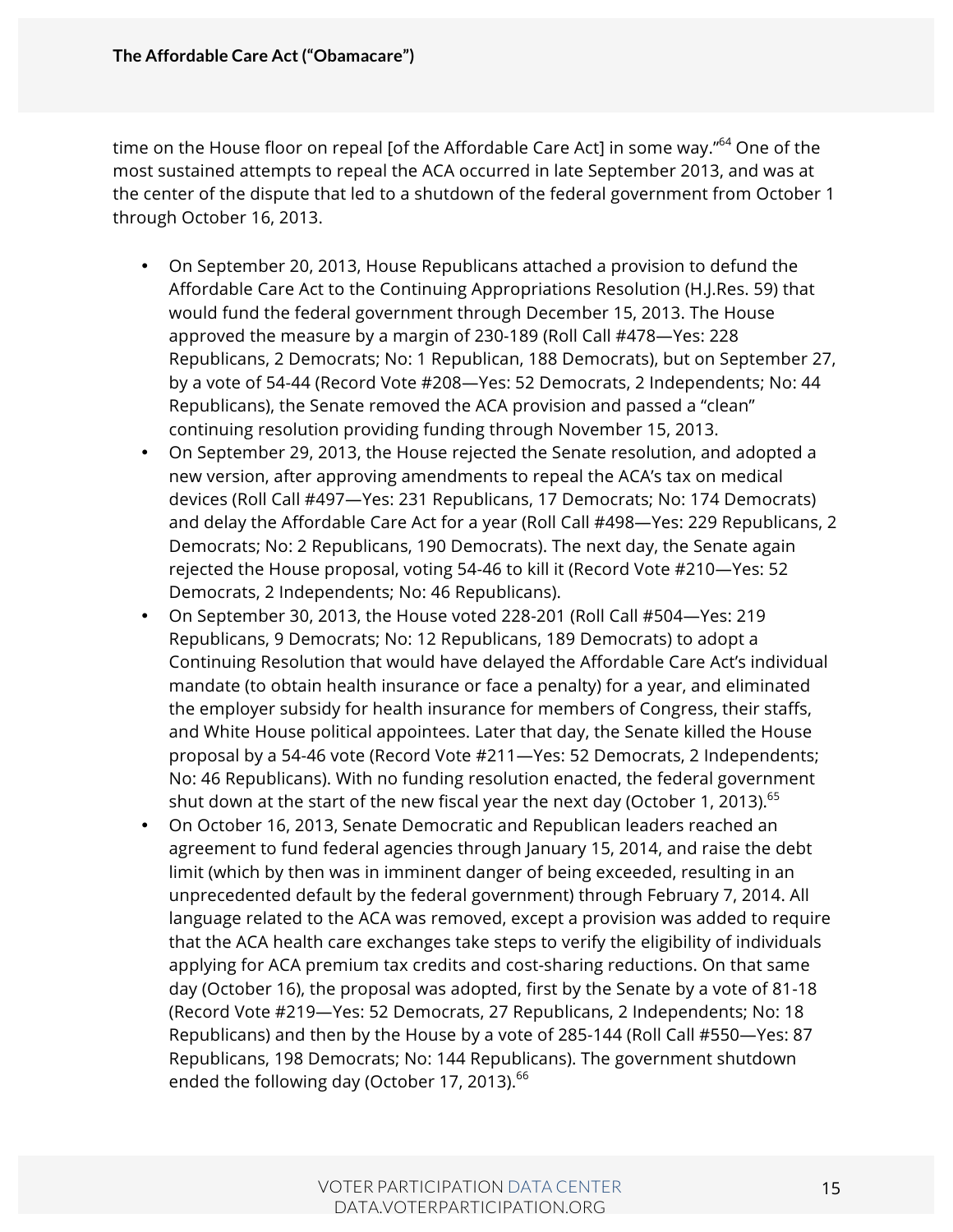**2. Enrollment.** *Exchanges:* On March 10, 2015, HHS announced that just under 11.7 million people had selected a health insurance plan through the federal (8.84 million, or 76%) or state (2.85 million, or 24%) marketplace exchanges in the second open enrollment period from November 15, 2014 through February 15, 2015. Among those signing up through the federal exchanges, 28% were between the ages of 18-34, 54% were women and 87% were eligible to receive federal financial assistance in paying for their premiums. Of those for whom race/ethnicity was reported, 65% were white, 14% were African American and 11% were Latino.<sup>67</sup>

*Medicaid:* As of March 2015, 12.2 million additional individuals were enrolled in Medicaid and the Children's Health Insurance Program (CHIP) compared to the average monthly enrollment for July-September 2013, a 19.3% increase. Among the states that have adopted the ACA Medicaid expansion, enrollment increased by 26% in this period, compared to an 8% increase in states that have not adopted the expansion. These totals do not include the nearly 950,000 who gained Medicaid coverage through the ACA prior to October 2013. $^{68}$ The Kaiser Commission on Medicaid and the Uninsured reported in April 2015 that, "if the 21 states that have not expanded Medicaid as of April 2015 were to do so: the number of nonelderly people enrolled in Medicaid would increase by nearly 7 million, or 40 percent [and] 4.3 million fewer people would be uninsured."<sup>69</sup>

*Overall impact of ACA on enrollment.* In a May 5, 2015 analysis of "Health Insurance Coverage and the Affordable Care Act," HHS reported that, as of that date:

- 16.4 million uninsured individuals have gained coverage, reducing the uninsured rate from 20.3% to 13.2%, a 35% reduction.
- Among women, an additional 7.7 million adults gained coverage, reducing the uninsured rate from 18.9% to 11.2%.
- Among men, an additional 6.5 million adults gained coverage, reducing the uninsured rate from 21.8% to 15.2%.
- Among African Americans, an additional 2.3 million adults gained coverage, reducing the uninsured rate from 22.4% to 13.2%.
- Among Latinos, an additional 4.2 million adults gained coverage, reducing the uninsured rate from 41.8% to 29.5%.
- Among whites, an additional 6.6 million adults gained coverage, reducing the uninsured rate from 14.3% to 9.0%.<sup>70</sup>

In its March 2015 estimates, CBO projected that, overall, the ACA will result in 17 million more nonelderly individuals having health insurance in 2015 than would have been the case without the law, with the increase rising to 23 million in 2016, 24 million in 2017-2019, and 25 million in 2020 and beyond. (In the latter year, CBO estimated that 23 million would gain coverage through the exchanges and 14 million through the Medicaid/CHIP expansion,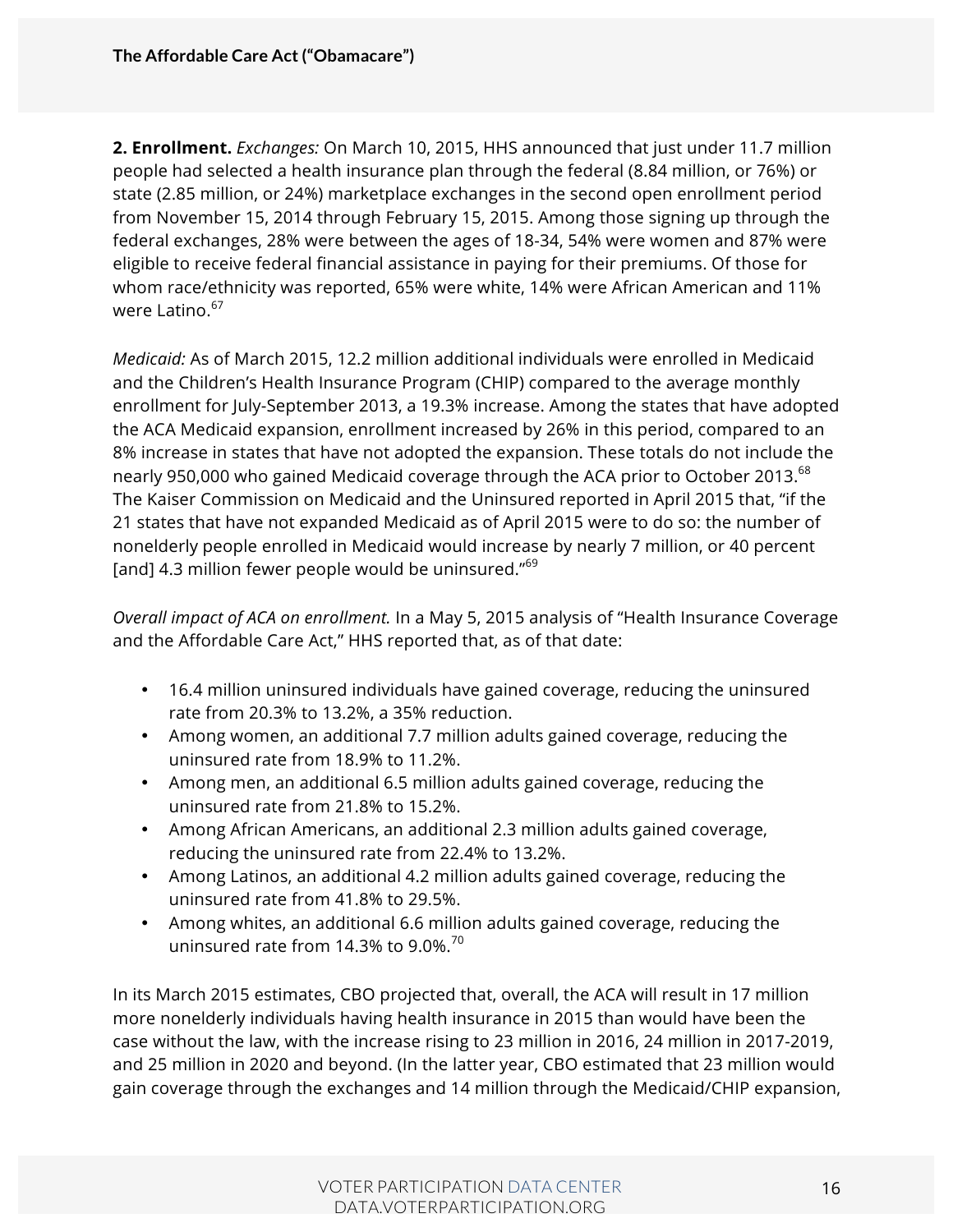with employer-based coverage dropping by seven million and non-group and other coverage decreasing by four million.)<sup>71</sup>

**3. Exchange premium tax credits.** Opponents of the Affordable Care Act filed four lawsuits around the country (*Halbig v. Burwell* in Washington, DC; *King v. Burwell* in Virginia; *Pruitt v. Burwell* in Oklahoma; and *Indiana v. IRS* in Indiana) centering on a provision in the ACA stating that the tax credit subsidy for premiums provided through the marketplace exchanges was to be calculated based on the cost of a "qualified health plan…enrolled in through an Exchange established by the State under [section] 1311 of the [ACA]." The plaintiffs (those opposed to the ACA) argued that the provision means that the federal government lacks the authority to provide tax credits for premium assistance to individuals in the states (currently 37) that utilize federally facilitated exchanges. In implementing the law, the IRS determined that, in the overall context of the ACA, it was clear that Congress did not intend for the tax credits to be limited in this fashion, and thus determined that individuals in all states were eligible for the credits, regardless of whether they purchased insurance through the federal or a state exchange. The Obama Administration has vigorously opposed the legal challenges, pointing to a number of other provisions in the ACA that clearly established the equivalency of the federal and state exchanges (including with respect to tax credits). The lead Congressional authors and supporters of the ACA filed a brief with the Courts stating, "Congress did not provide that the tax credits would only be available to citizens whose States set up their own Exchanges. The purpose of the tax credit provision was to facilitate access to affordable insurance through the Exchanges—not, as the Appellants would have it, to incentivize the establishment of state Exchanges above all else, and certainly not to thwart Congress's fundamental purpose of making insurance affordable for all Americans."<sup>72</sup>

On July 22, 2014, a Fourth Circuit Court of Appeals panel in Richmond, VA ruled in *King v. Burwell* that the IRS interpretation allowing tax credits for insurance purchased through the federal exchange was a "permissible construction of the statutory language" and thus upheld those subsidies. However, on the same day a panel of the D.C. Circuit Court of Appeals ruled in favor of the plaintiffs in *Halbig v. Burwell*, finding that a strict reading of the law does not permit tax credits in the case of the federal exchange. The National Women's Law Center had the following comment about the latter ruling.

*If this decision is allowed to stand, it would mean 4.7 million individuals—including millions of women and their families—would lose access to affordable health insurance. As the dissent in the D.C. Circuit observed, this case is a "not-so-veiled attempt to gut the Patient Protection and Affordable Care Act." The D.C. Circuit is the only court to find merit in the plaintiffs' thin argument, which many argue is grounded in a drafting error that does not change the meaning of the statute.73*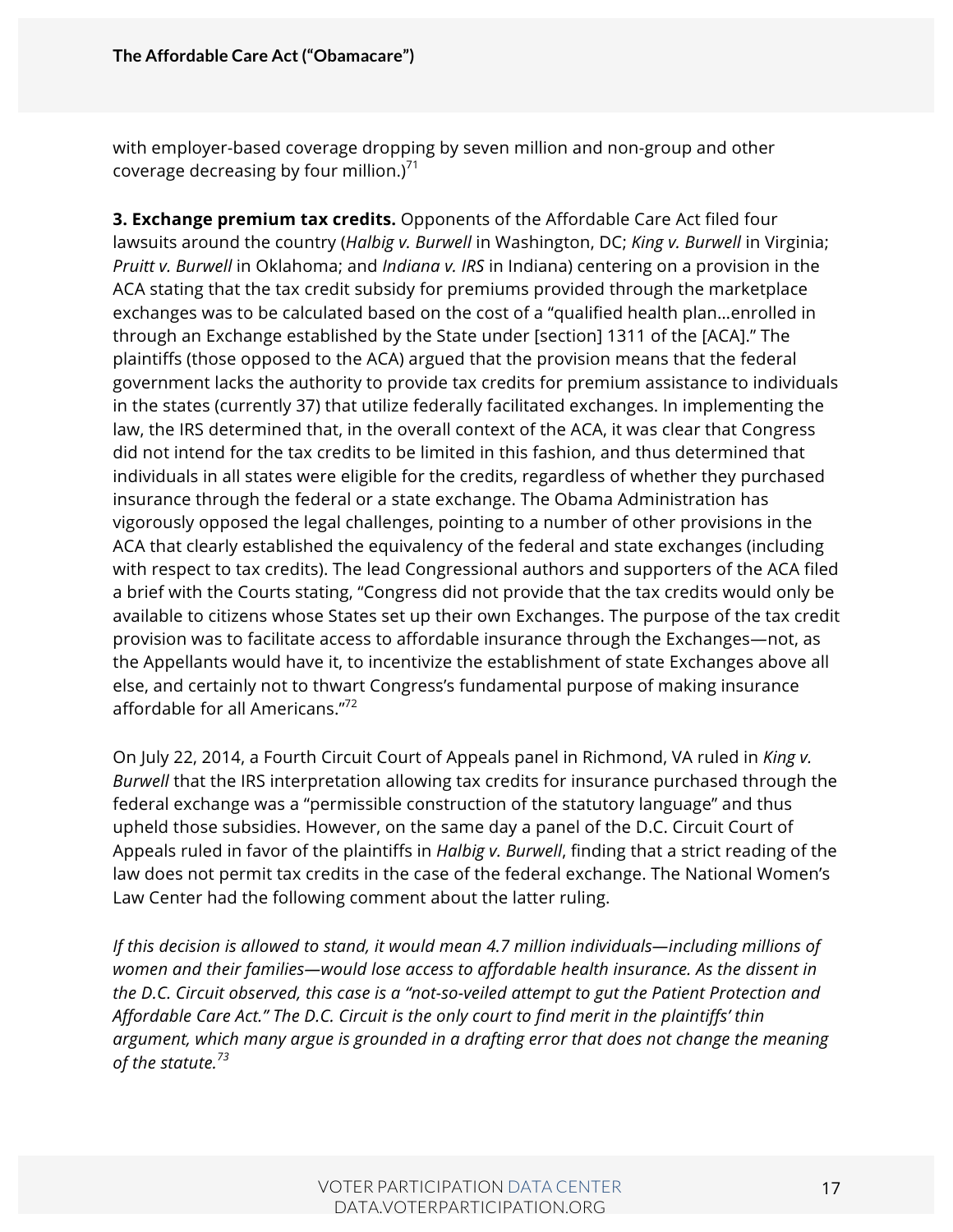An analysis by the Robert Wood Johnson Foundation and the Urban Institute revealed that, should the *Halbig* decision invalidating tax credits for premiums purchased through the federal exchange be sustained, the 7.3 million individuals expected to receive federal subsidies to assist in purchasing insurance coverage through the federal exchange in 2016 would lose a total of \$36.1 billion in assistance. Furthermore,

*Elimination of the financial subsidies would have a domino effect on other components of the ACA as well: 1. The individual mandate, which requires most Americans to have health insurance coverage or pay a penalty is predicated on the presence of financial support for the purchase of coverage for those who could not otherwise afford it. Eliminating the subsidies means that many more residents of these states would face premium costs in excess of 8 percent of family income, exempting them from the penalties, making coverage unaffordable for many of them, and increasing the number of uninsured. 2. In turn, the regulatory reforms prohibiting insurance companies from discriminating against those with past, current, or anticipated health problems, along with other consumer protections, are predicated on the individual mandate. If almost everyone participates in the insurance pools, all types of individuals can be covered at essentially an overall average price. However, if the pool shrinks appreciably without the subsidies available to draw in many healthy individuals, insurers are likely to advocate strongly for the repeal of these new protections. And they would have a strong case to make.74*

On September 4, 2014, the full D.C. Court of Appeals canceled the July 13 ruling in *Halbig v. Burwell* and agreed to rehear the case on December 17.<sup>75</sup> However, that rehearing was postponed when the U.S. Supreme Court decided to review the *King v. Burwell* case in its 2014-2015 term beginning in October 2014. Twenty-two states (CA, CT, DE, HI, IL, IA, KY, ME, MD, MA, MS, NH, NM, NY, NC, ND, OR, PA, RI, VT, VA, WA) and the District of Columbia have filed briefs with the Court in support of allowing the premium subsidies to continue whereas seven states (AL, GA, IN, NE, OK, SC, WV) have filed briefs in opposition.<sup>76</sup>

A recent analysis by the Kaiser Family Foundation of the potential impact of a decision overturning the premium subsidies found:

*Nationally, 6.4 million people would lose subsidies collectively worth \$1.7 billion per month if the Court rules for the challengers. Subsidized enrollees would see an average effective premium increase of 287 percent if they had to pay the full cost of coverage…Florida would be most affected in terms of the number of people losing subsidies (1.3 million), and the total monthly value of those subsidies (\$389 million), with Texas ranked second in both categories (832,000 residents losing a total of \$206 million per month). When looking at the impact per person, subsidized enrollees in Mississippi fare the worst, with the average enrollee facing an average premium increase of 650 percent if the Court rules for the challengers.<sup>77</sup>*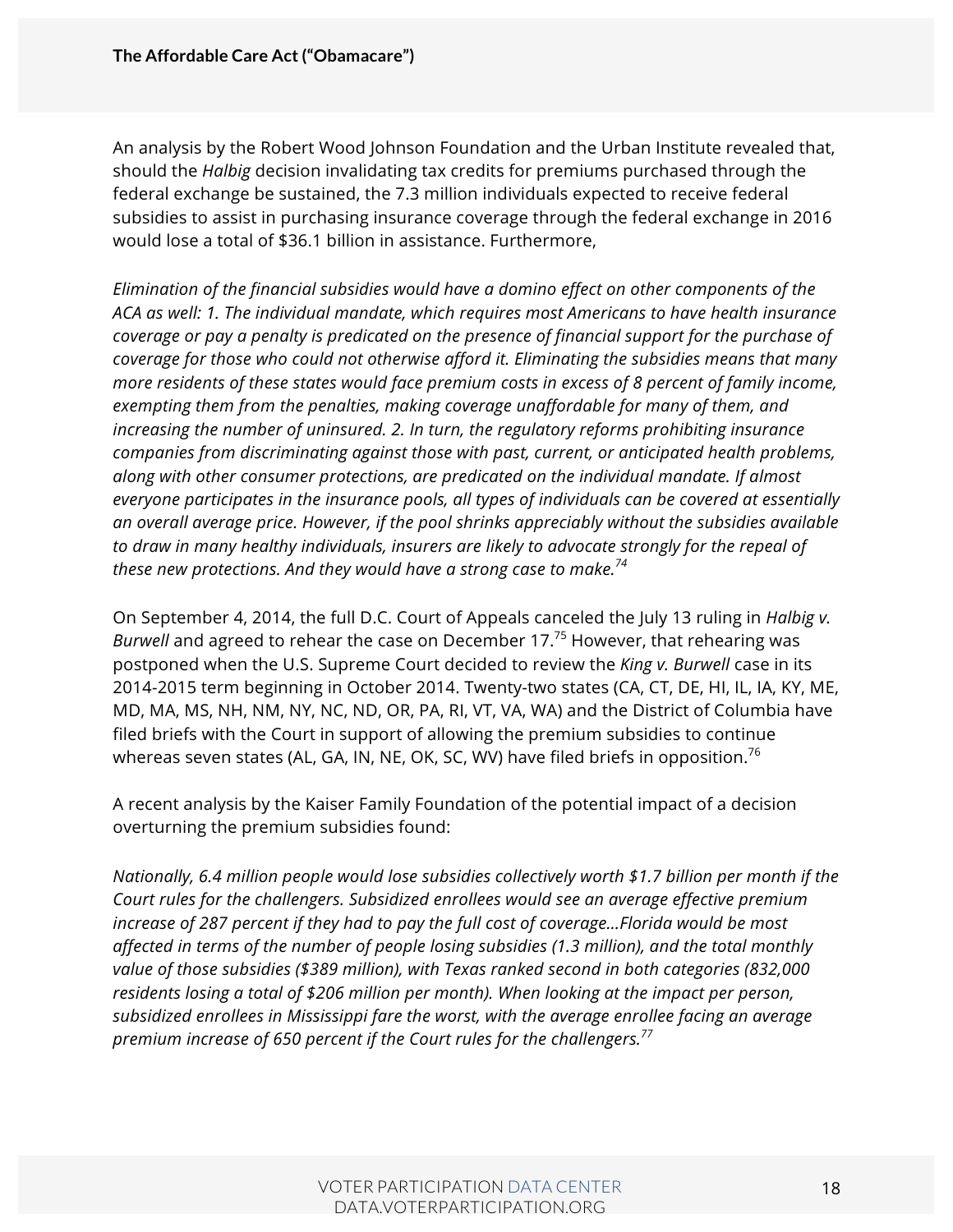On June 25, 2015, the Supreme Court issued its ruling in *King v. Burwell*. In a 6-to-3 decision, the Court ruled in favor of the Obama Administration in upholding the constitutionality of the ACA's premium subsidies for health insurance purchased through the federal exchange. In the majority decision, Chief Justice Roberts wrote, "Congress passed the Affordable Care Act to improve health insurance markets, not to destroy them. If at all possible we must interpret the Act in a way that is consistent with the former, and avoids the latter…The statutory scheme compels us to reject petitioners' interpretation [challenging the law] because it would destabilize the individual insurance market in any state with a federal exchange, and likely create the very 'death spirals' [in insurance coverage] that Congress designed the act to avoid." $^{78}$ 

**4. Exchange premiums.** A September 2014 report by the Kaiser Family Foundation found that, based on a preliminary analysis of premium charges for exchange plans for individuals in 15 states and the District of Columbia, premiums were expected to experience only "modest" changes in 2015:

*In general, premium changes for 2015 are quite modest when looking at the low-cost insurers in the marketplaces, which is where enrollment is concentrated. On average, the premium for the second-lowest-cost plan is decreasing in the major cities in states with comprehensive public data available. This points to strong competitive forces in the marketplaces, though still a wide range of experiences, with premium changes for the second-lowest-cost silver plan ranging from a low of -15.6% to a high of 8.7%. Since tax credits are keyed to the second-lowest-cost silver plans, this is good news from a budgetary perspective. Our analysis is based on less than onethird of states, and the overall picture could change as more premium data becomes available.79*

The competitive forces mentioned in the Kaiser study are illustrated by another September 2014 report, this one from the Department of Health and Human Services, indicating that there will be a 25% net increase in the number of insurance issuers offering coverage in the exchanges in 2015 (representing a total of 77 new health insurance issuers in the 44 states for which data is currently available). $80$ 

 $<sup>1</sup>$  Congressional Research Service, "Health Care Reform: An Introduction," August 31, 2009,</sup> https://opencrs.com/document/R40517/2009-08-31/.

<sup>&</sup>lt;sup>2</sup> Congressional Research Service, "Private Health Insurance Market Reforms in the Patient Protection and Affordable Care Act (ACA)," November 1, 2011, http://assets.opencrs.com/rpts/R42069\_20111101.pdf; and National Women's Law Center, "The Past and Future in Women's Health: A Ten-Year Review and the Promise of the Affordable Care Act and Other Federal Initiatives," 2010, http://hrc.nwlc.org/past-and-future.

<sup>&</sup>lt;sup>3</sup> Census Bureau, "Health Insurance Coverage in the United States: 2013," Table 1. Health Insurance Coverage Rates by Type of Health Insurance: 2013; Table 4. Type of Health Insurance Coverage by Household Income and Income-to-Poverty Ratio: 2013; and Table 5. Type of Health Insurance Coverage by Selected Demographic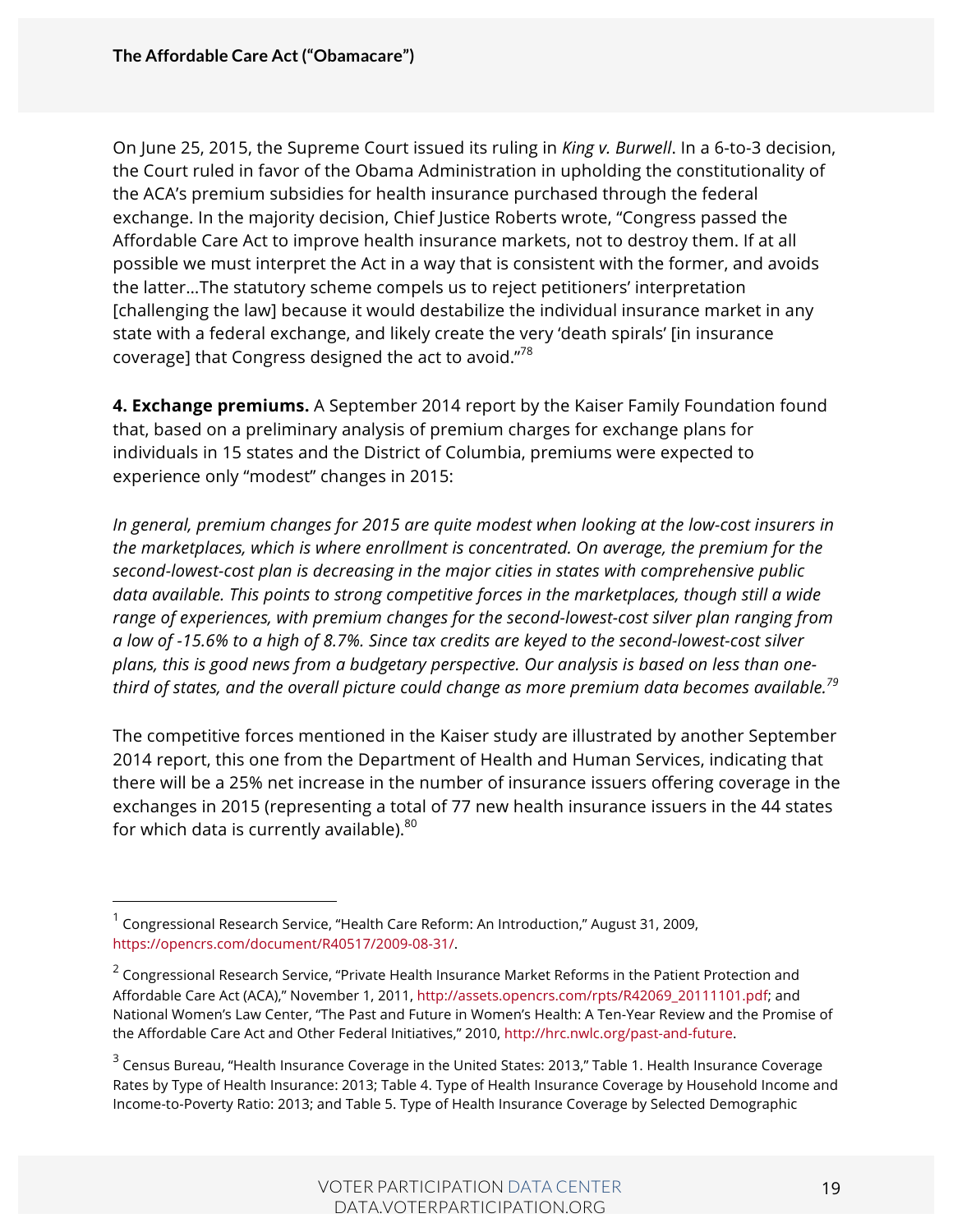Characteristics: 2013; September 2014;

http://www.census.gov/content/dam/Census/library/publications/2014/demo/p60-250.pdf.

<sup>4</sup> Figures were calculated from data from U.S. Census Bureau, "Current Population Survey, Annual Social and Economic Supplement, 2014," using the CPS Table Creator available at http://www.census.gov/cps/data/cpstablecreator.html (visited on April 9, 2015).

<sup>5</sup> Kaiser Family Foundation, "Women and Health Care in the Early Years of the Affordable Care Act: Key Findings from the 2013 Kaiser Women's Health Survey," May 2014, pp. 11-13, http://kaiserfamilyfoundation.files.wordpress.com/2014/05/8590-women-and-health-care-in-the-early-years-ofthe-affordable-care-act.pdf.

 $^6$  Library of Congress, "Bill Summary & Status, 111<sup>th</sup> Congress (2009-2010), H.R. 3590, Major Congressional Actions," http://thomas.loc.gov/cgi-bin/bdquery/z?d111:HR03590:@@@R.

 $7$  Kaiser Family Foundation, "A Guide to the Supreme Court's Affordable Care Decision," July 2012, http://www.kff.org/healthreform/upload/8332.pdf.

<sup>8</sup> Department of Health and Human Services, "Health Insurance Coverage and the Affordable Care Act," May 5, 2015, http://www.aspe.hhs.gov/health/reports/2015/uninsured\_change/ib\_uninsured\_change.pdf.

<sup>9</sup> Kaiser Family Foundation, "Women and Health Care in the Early Years of the Affordable Care Act: Key Findings from the 2013 Kaiser Women's Health Survey," May 2014, p. 12, http://kaiserfamilyfoundation.files.wordpress.com/2014/05/8590-women-and-health-care-in-the-early-years-ofthe-affordable-care-act.pdf.

 $10$  Department of Health and Human Services, "At Risk: Pre-existing Conditions Could Affect 1 in 2 Americans," November 2011, http://aspe.hhs.gov/health/reports/2012/pre-existing/index.shtml.

<sup>11</sup> Center for American Progress, "The High Costs of Birth Control," February 15, 2012, http://www.americanprogress.org/issues/women/news/2012/02/15/11054/the-high-costs-of-birth-control.

<sup>12</sup> Department of Health and Human Services, "Affordable Care Act helps 76 million Americans with private coverage access free preventive services," June 27, 2014, http://www.hhs.gov/news/press/2014pres/06/20140627b.html.

<sup>13</sup> Department of Health and Human Services, "Under the Affordable Care Act, 105 Million Americans No Longer Face Lifetime Limits on Health Benefits," March 2012, http://aspe.hhs.gov/health/reports/2012/LifetimeLimits/ib.shtml.

<sup>14</sup> Department of Health and Human Services, Center for Consumer Information & Insurance Oversight, "Consumers Benefitted from 80/20 Rule in 2013," July 24, 2014, http://www.cms.gov/CCIIO/Resources/Forms-Reports-and-Other-Resources/Downloads/Final-MLR-Report\_07-22-2014.pdf.

<sup>15</sup> National Women's Law Center, "An Overview of Section 1557, Nondiscrimination Standards, and the Affordable Care Act: A Tool for Stakeholders," http://www.nwlc.org/resource/overview-section-1557 nondiscrimination-standards-and-affordable-care.

<sup>16</sup> Department of Health and Human Services, Office of the Assistant Secretary for Planning and Evaluation, "The Affordable Care Act: Advancing the Health of Women and Children," January 9, 2015, http://aspe.hhs.gov/health/reports/2015/MCH/ib\_mch.pdf.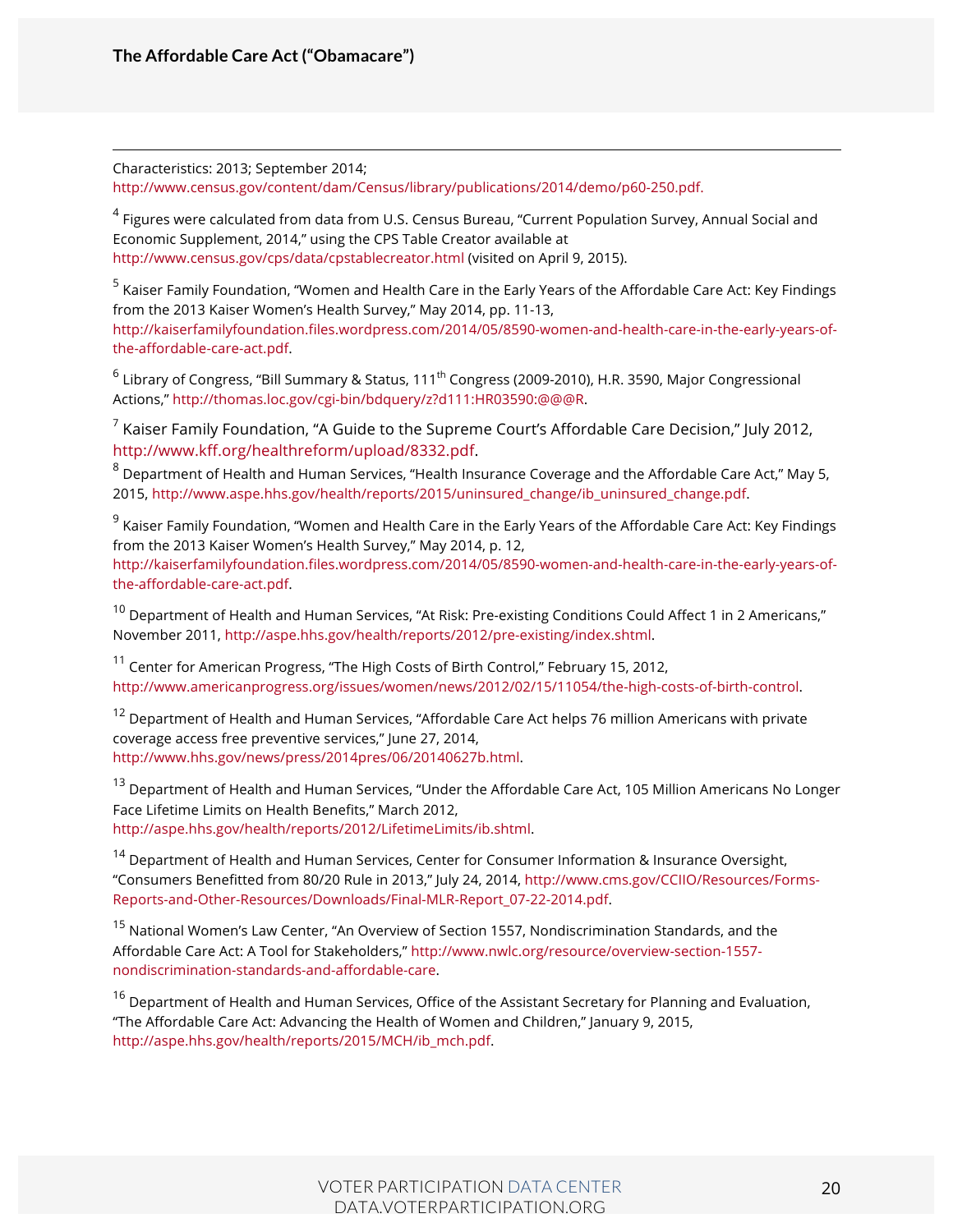<sup>17</sup> Department of Health and Human Services, Office of the Assistant Secretary for Planning and Evaluation, "The Affordable Care Act and Women," March 20, 2012, http://aspe.hhs.gov/health/reports/2012/ACA&Women/rb.shtml.

<sup>18</sup> Prior to enactment of the ACA, thirteen states (CA, CO, ME, MA, MN, MT, NH, NJ, NM, NY, ND, OR, WA) provided protections against gender rating, and VT provided partial protection. National Women's Law Center, "Turning to Fairness: Insurance discrimination against women today and the Affordable Care Act," March 15, 2012, pp. 7-9, http://www.nwlc.org/sites/default/files/pdfs/nwlc\_2012\_turningtofairness\_report.pdf.

 $19$  Sandhya Somashekhar, Amy Goldstein and Juliet Eilperin, "Americans will have an extra six weeks to buy health coverage before facing penalty," October 23, 2013, *Washington Post*, http://www.washingtonpost.com/national/health-science/americans-will-have-an-extra-six-weeks...

<sup>20</sup> Robert Pear, "Further Delays for Employers in Health Law," *New York Times*, February 10, 2014, http://www.nytimes.com/2014/02/11/us/politics/health-insurance-enforcement-delayed-again-for-someemployers.html?\_r=0.

 $21$  Congressional Research Service, "Private Health Insurance Market Reforms in the Patient Protection and Affordable Care Act (ACA)," November 1, 2011,

http://assets.opencrs.com/rpts/R42069\_20111101.pdf; Kaiser Family Foundation, "Summary of The Affordable Care Act," April 23, 2013, http://kaiserfamilyfoundation.files.wordpress.com/2011/04/80; and National Women's Law Center, "The Past and Future in Women's Health: A Ten-Year Review and the Promise of the Affordable Care Act and Other Federal Initiatives," 2010, http://hrc.nwlc.org/pastand-future.

<sup>22</sup> Amy Goldstein, "Timeline of major change to the Affordable Care Act," March 8, 2014, http://www.washingtonpost.com/national/health-science/timeline-of-major-change-to-the-affordable-care-act.

<sup>23</sup> Mark J. Mazur, Department of the Treasury, "Continuing to Implement the ACA in a Careful, Thoughtful Manner," July 2, 2013, http://www.treasury.gov/connect/blog/Pages/Continuing-to-Implement-the-ACA-in-a-Careful...

<sup>24</sup> Robert Pear, "Further Delays for Employers in Health Law," *New York Times,* February 10, 2014, http://www.nytimes.com/2014/02/11/us/politics/health-insurance-enforcement-delayed-again-for-someemployers.html? r=0.

<sup>25</sup> Rand Corporation, "Delaying the Employer Mandate: Small Change in the Short Term, Big Cost in the Long Run," July 2013, http://www.rand.org/pubs/research\_reports/RR411.html.

<sup>26</sup> Kaiser Family Foundation, "State Decisions for Creating Health Insurance Marketplaces," May 28, 2013, http://kff.org/health-reform/state-indicator/health-insurance-exchanges/.

<sup>27</sup> National Public Radio, "FAQ: All About Health Insurance Exchanges And How To Shop For Coverage," October 11, 2013, http://www.npr.org/2013/10/11/230916150/faq-all-about-health-insurance-exchanges...

<sup>28</sup> Kaiser Family Foundation, "State Decisions for Creating Health Insurance Marketplaces," May 28, 2013, http://kff.org/health-reform/state-indicator/health-insurance-exchanges/.

 $^{29}$  Lena Sun and Scott Wilson, "Health insurance exchange launched despite signs of serious problems," *Washington Post,* October 21, 2013, http://www.washingtonpost.com/national/health-science/health-insuranceexchange-launched... ; Kathleen Hennessey, "Nearly 700,000 applications completed at healthcare.gov, officials say," *Los Angeles Times,* October 24, 2103, http://www.latimes.com/nation/politics/politicsnow/la-pnhealthcaregov-site-testing-obama-20131024,0.5946054.story; Jason Millman, "Jeff Zients: HealthCare.gov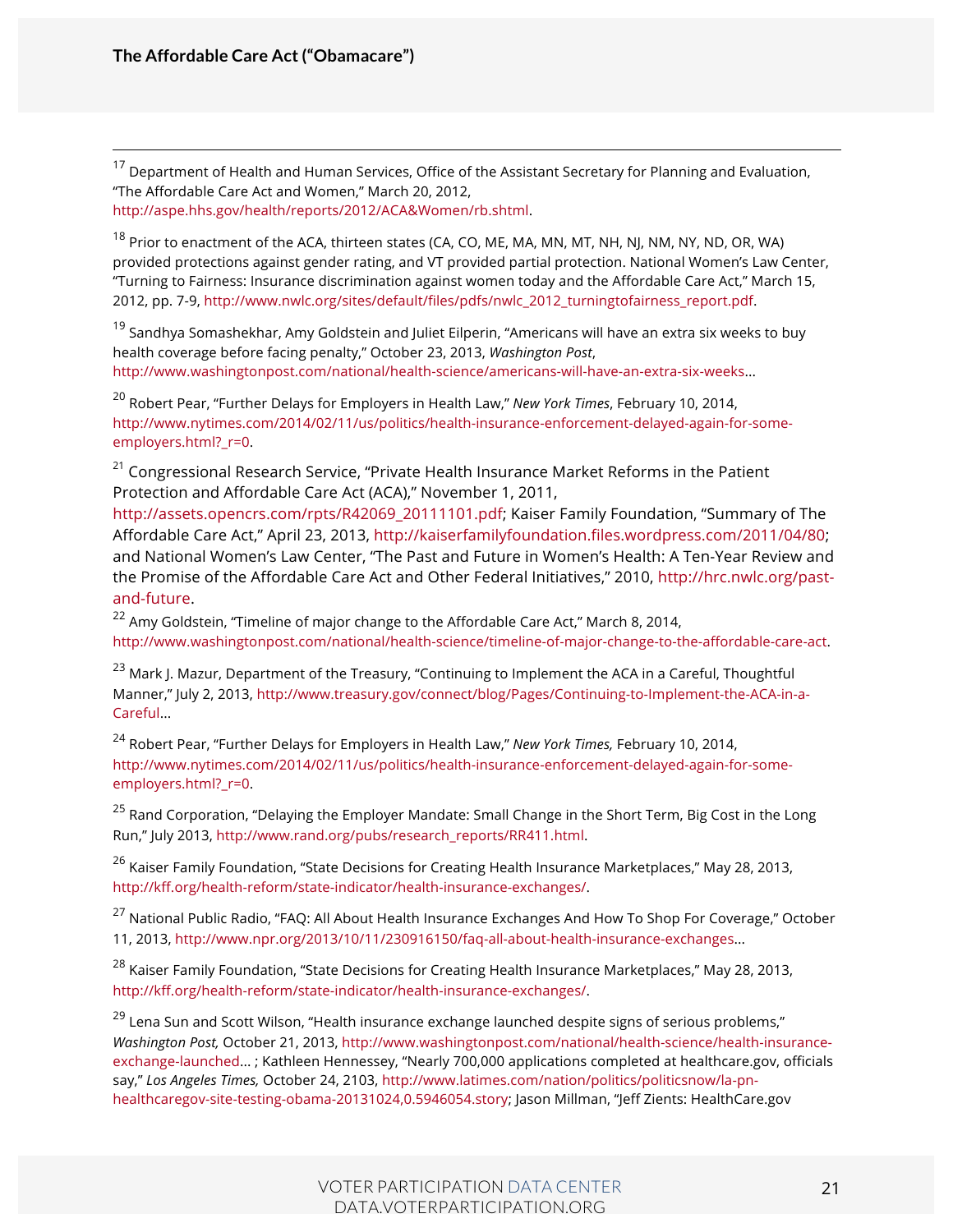working by end of November," *Politico,* October 25, 2013,

http://dyn.politico.com/printstory.cfm?uuid=21CC954D-1623-4F8A-BE2F-EB41FD4277...; and Sandhya Somashekhar and Lena Sun, "Health site fix due by Nov. 30," *Washington Post*, October 26, 2103, p. A1.

<sup>30</sup> Kaiser Health News, "Progress Reports From Online Marketplaces Across the Country," October 25, 2103, http://www.kaiserhealthnews.org/Daily-Reports/2013/October 25/state-exchanges.aspx.

<sup>31</sup> Spencer E. Ante, "Administration Overhauls Federal Health-Care Website," *Wall Street Journal,* June 5, 2014, http://online.wsj.com/articles/administration-overhauls-federal-health-care-website-140201...

<sup>32</sup> Phil Galewitz, "Most States to Rely on Federal Website for 2015 Enrollment," *Kaiser Health News,* April 24, 2014, http://www.kaiserhealthnews.org/Stories/2014/April/24/two-states-likely-to-set-up-own-exchange, and National Conference of State Legislatures, "State Actions to Address Health Insurance Exchanges," August 8, 2014, http://www.ncsl.org/research/health/state-actions-to-implement-the-health-benefit.aspx.

<sup>33</sup> National Conference of State Legislatures, "State Actions to Address Health Insurance Exchanges," May 1, 2015, http://www.ncsl.org/research/health/state-actions-to-implement-the-health-benefit.aspx.

<sup>34</sup> Centers for Medicare & Medicaid Services, "CMS Announces Special Enrollment Period for Tax Season," February 20, 2015, http://www.cms.gov/Newsroom/MediaReleaseDatabase/Press-releases/2015-Pressreleases-items/2015-02-2015...

<sup>35</sup> National Conference of State Legislatures, "American Health Benefit Exchanges," August 30, 2012, http://www.ncsl.org/issues-research/health/american-health-benefit-exchanges.aspx.

 $36$  The nine states that required all individual market plans to cover maternity services were CA, CO, MA, MT, NJ, NY, OR, VT, and WA. Certain such plans were required to cover maternity services in AL, GA and IL. National Women's Law Center, "Turning to Fairness: Insurance discrimination against women today and the Affordable Care Act," March 15, 2012, pp. 11-12,

http://www.nwlc.org/sites/default/files/pdfs/nwlc\_2012\_turningtofairness\_report.pdf.

<sup>37</sup> Department of Health and Human Services, "The Affordable Care Act and Women," updated November 5, 2014, http://www.hhs.gov/healthcare/facts/factsheets/2012/03/women03202012a.html.

<sup>38</sup> National Women's Law Center, "State of Women's Coverage: Health Plan Violations of the Affordable Care Act: Key Findings," April 29, 2015,

http://www.nwlc.org/sites/default/files/pdfs/state\_of\_womens\_coverage\_key\_findings\_4.29.155.pdf.

<sup>39</sup> Kaiser Family Foundation, "Who Benefits from the ACA Medicaid Expansion?" June 20, 2012, http://www.kff.org/medicaid/quicktake\_aca\_medicaid.cfm.

<sup>40</sup> Kaiser Family Foundation, "Summary of New Health Reform Law," April 15, 2011, http://www.kff.org/healthreform/upload/8061.pdf.

<sup>41</sup> Congressional Budget Office, "Updated Estimates for the Insurance Coverage Provisions of the Affordable Care Act," March 2012, http://www.cbo.gov/sites/default/files/cbofiles/attachments/03-13- Coverage%20Estimates.pdf.

<sup>42</sup> Kaiser Family Foundation, "A Guide to the Supreme Court's Affordable Care Decision," July 2012, http://www.kff.org/healthreform/upload/8332.pdf.

<sup>43</sup> Congressional Budget Office, "Estimates for the Insurance Coverage Provisions of the Affordable Care Act Updated for the Recent Supreme Court Decision," March 2012, http://www.cbo.gov/sites/default/files/cbofiles/attachments/43472-07-24-2012-CoverageEstimates.pdf.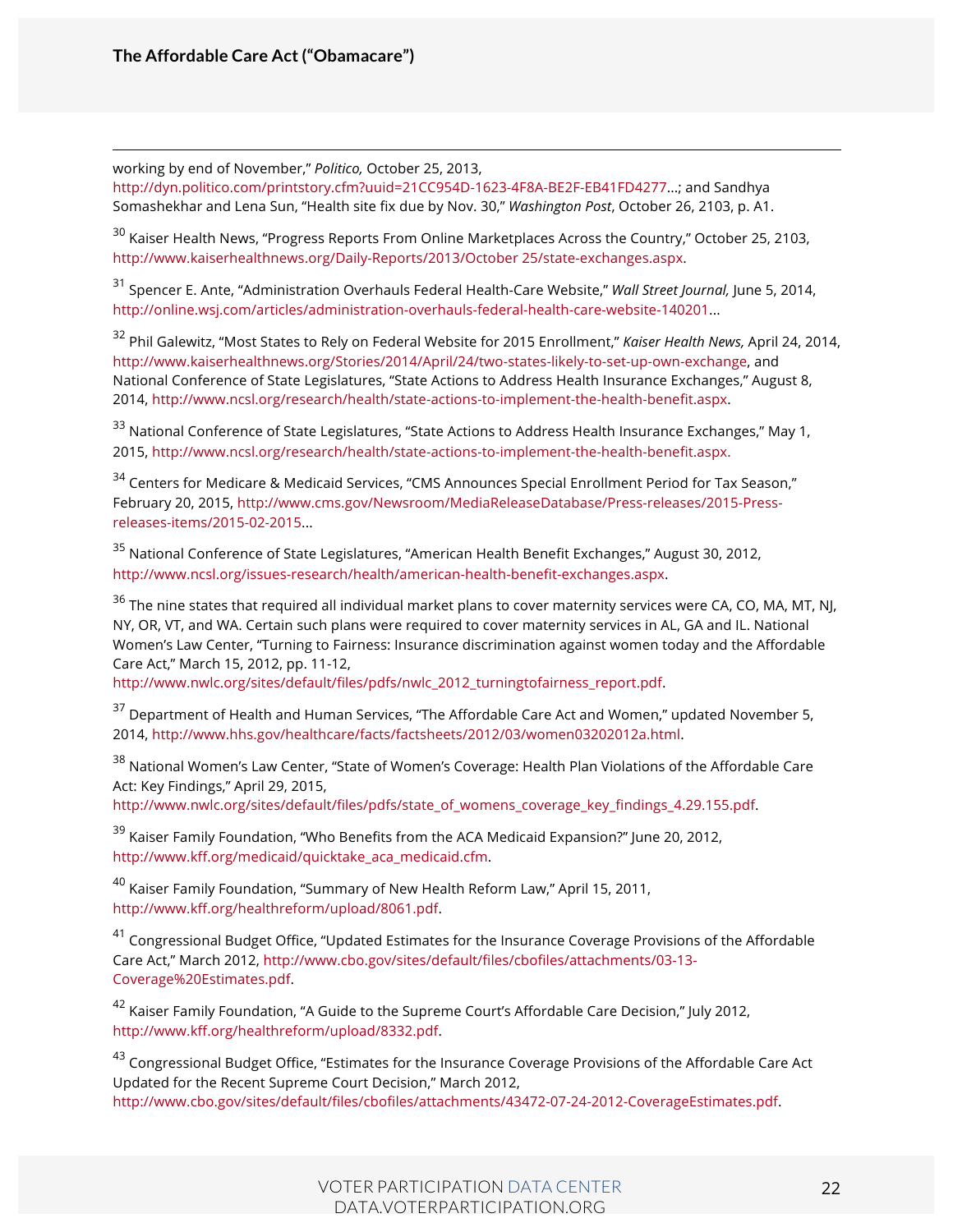44 Urban Institute, "Opting in to the Medicaid Expansion under the ACA: Who Are the Uninsured Adults Who Could Gain Health Insurance Coverage?" August 2012, http://www.urban.org/UploadedPDF/412360-opting-inmedicaid.pdf.

 $45$  Wisconsin has not adopted the ACA Medicaid expansion, but provides Medicaid coverage of adults with incomes below the federal poverty level.

<sup>46</sup> Kaiser Family Foundation, "Status of State Action on the Medicaid Expansion Decision," updated as of May 26, 2015, http://kff.org/health-reform/state-indicator/state-activity-around-expanding-medicaid-under-theaffordable-care-act/.

<sup>47</sup> Kaiser Family Foundation, "Medicaid Expansion, Health Coverage, and Spending: An Update for the 21 States that have not Expanded Eligibility," April 2015, http://files.kff.org/attachment/issue-brief-medicaid-expansionhealth-coverage-and-spending-an-update-for-the-21-states-that-have-not-expanded-eligibility.

<sup>48</sup> National Women's Law Center, "States Must Close the Gap: Low-income Women Need Health Insurance," October 29, 2014, http://www.nwlc.org/sites/default/files/pdfs/new\_nwlc\_mindthegap\_updateoct2014.pdf. .

<sup>49</sup> Department of Health and Human Services, Office of the Assistant Secretary for Planning and Evaluation, "The Affordable Care Act and Women," March 20, 2012, http://aspe.hhs.gov/health/reports/2012/ACA&Women/rb.shtml.

<sup>50</sup> Department of Health and Human Services, "Since 2010, 9.4 million people with Medicare have saved over \$15 billion on prescription drugs," February 24, 2015, http://www.hhs.gov/news/press/2015pres/02/20150224a.html.

<sup>51</sup> Department of Health and Human Services, "The Affordable Care Act and Women," updated November 5, 2014, http://www.hhs.gov/healthcare/facts/factsheets/2012/03/women03202012a.html.

<sup>52</sup> Department of Health and Human Services, Office of the Assistant Secretary for Planning and Evaluation, "The Affordable Care Act and Women," March 20, 2012, http://aspe.hhs.gov/health/reports/2012/ACA&Women/rb.shtml.

<sup>53</sup> Department of Health and Human Services, "The Affordable Care Act and Women," updated November 5, 2014, http://www.hhs.gov/healthcare/facts/factsheets/2012/03/women03202012a.html.

<sup>54</sup> Department of Health and Human Services, "Since 2010, 9.4 million people with Medicare have saved over \$15 billion on prescription drugs," February 24, 2015,

http://www.hhs.gov/news/press/2015pres/02/20150224a.html.

<sup>55</sup> Kaiser Family Foundation, "Summary of Key Changes to Medicare in 2010 Health Reform Law," May 5, 2010; http://www.kff.org/healthreform/7948.cfm.

<sup>56</sup> Centers for Medicare & Medicaid Services, "Press release: Trustees Report shows continued reduced cost growth, longer Medicare solvency," July 28, 2014,

http://www.cms.gov/Newsroom/MediaReleasesDatabase/Press-releases/2014-Press-releases-items/2014-07- 28.html; and Department of Health and Human Services, "How the Health Care Law Benefits You," April 9, 2014, http://www.hhs.gov/healthcare/facts/bystate/Making-a-Difference-National.html.

<sup>57</sup> Kaiser Family Foundation, "Summary of Key Changes to Medicare in 2010 Health Reform Law," May 5, 2010; http://www.kff.org/healthreform/7948.cfm.<br><sup>58</sup> CBO, "Letter to the Honorable John Boehner providing an estimate for H.R. 6079, the Repeal of

Obamacare Act," July 24, 2012, http://www.cbo.gov/publication/43471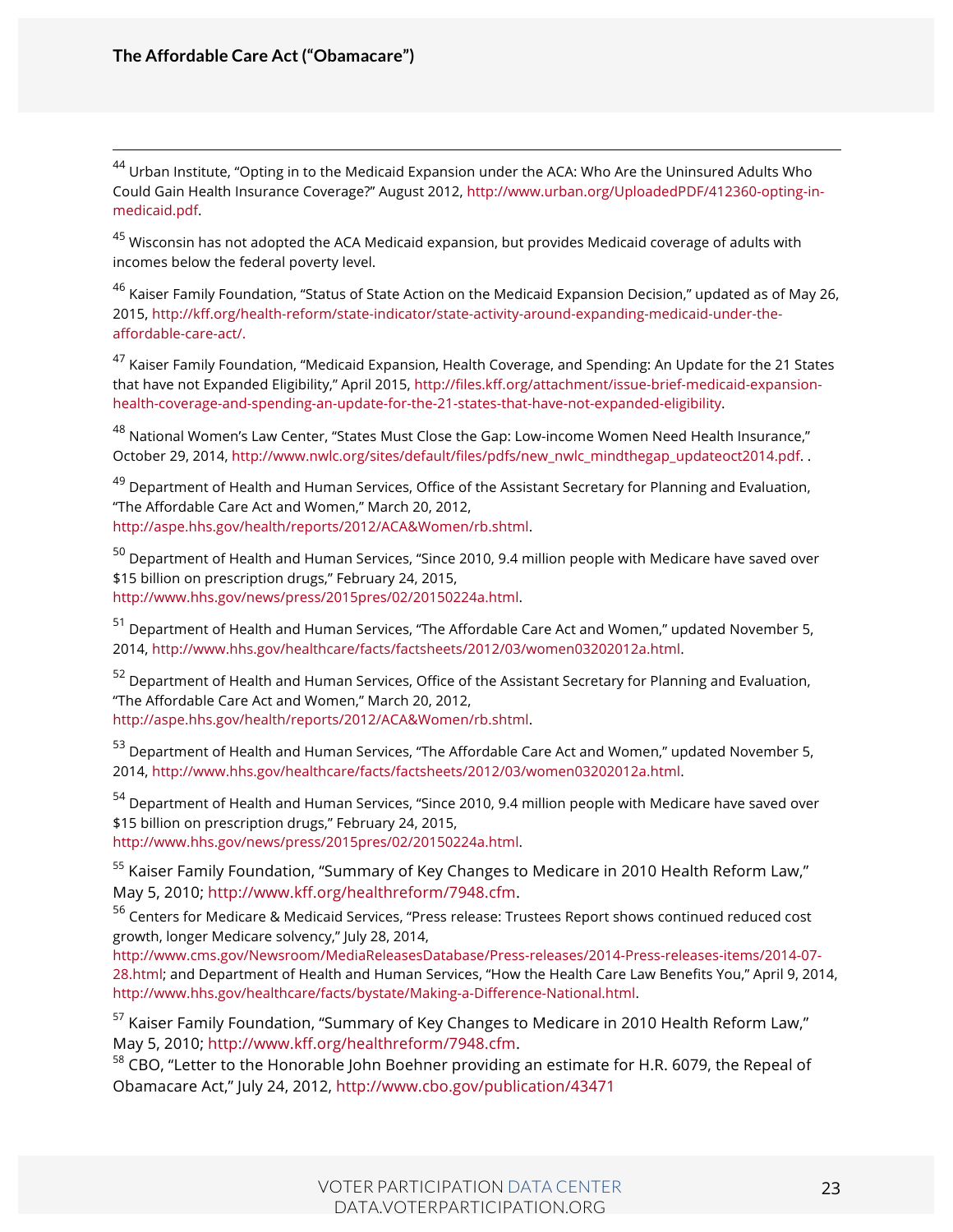59 Kaiser Family Foundation, "Kaiser Health Tracking Poll: April 2015," April 21, 2015, http://files.kff.org/attachment/kaiser-health-tracking-poll-april-2015/.

 $60$  Kaiser Family Foundation, "Women and Health Care in the Early Years of the Affordable Care Act: Key Findings from the 2013 Kaiser Women's Health Survey," May 2014, pp. 2, 23, http://kaiserfamilyfoundation.files.wordpress.com/2014/05/8590-women-and-health-care-in-the-early-years-ofthe-affordable-care-act.pdf.

 $61$  Kaiser Family Foundation, "Most People Enrolled in Marketplace Coverage are Satisfied with Plan's Premiums, Cost-Sharing and Provider Networks, New Survey Finds," May 21, 2015, http://kff.org/health-reform/pressrelease/most-people-enrolled-in-marketplace-coverage-are-satisifed-with-plans-premiums-cost-sharing-andprovider-networks-new-survey-finds/.

<sup>62</sup> Dana Milbank, "With latest Obamacare repeal vote, GOP sets 'record' for futility," *Washington Post*, February 3, 2015, http://www.washingtonpost.com/options/dana-milbank-with-latest-obamacare-repeal-vote-gop-setsrecord-for-futility/2015/02/03/.

<sup>63</sup> http://clerk.house.gov/evs/2015/roll058.xml.

<sup>64</sup> Jeremy M. Peters, "House to Vote Yet Again on Repealing Health Care Law," *New York Times,* May 14, 2013, http://www.nytimes.com/2013/05/15/us/politics/house-republicans-to-vote-again-on-repeal...

<sup>65</sup> Library of Congress, "Bill Summary & Status, 113<sup>th</sup> Congress (2013-2014), H.J.Res. 59, All Congressional Actions with Amendments," Retrieved from http://thomas.loc.gov.

<sup>66</sup> Jonathan Weisman and Ashley Parker, "Republicans Back Down, Ending Crisis Over Shutdown and Debt Limit," *New York Times,* October 16, 2013, http://www.nytimes.com/2013/10/17/us/congress-budgetdebate.html; and Library of Congress, "Bill Summary & Status, 113<sup>th</sup> Congress (2013-2014), H.R. 2775, All Congressional Actions with Amendments," Retrieved from http://thomas.loc.gov.

<sup>67</sup> Department of Health and Human Services, "Health Insurance Marketplaces 2015 Open Enrollment Period: March Enrollment Report," March 10, 2015, pp. 4, 12,

http://aspe.hhs.gov/health/reports/2015/MarketPlaceEnrollment/Mar2015/ib\_2015mar\_enrollment.pdf.

<sup>68</sup> Department of Health and Human Services, "Medicaid Enrollment and the Affordable Care Act," March 20, 2015, http://www.aspe.hhs.gov/health/reports/2015/MedicaidEnrollment/ib\_MedicaidEnrollment.pdf.

 $69$  Kaiser Commission on Medicaid and the Uninsured, "Medicaid Expansion, Health Coverage, and Spending: An Update for the 21 States that have not Expanded Eligibility," April 2015, http://files.kff.org/attachment/issuebrief-medicaid-expansion-health-coverage-and-spending-an-update-for-the-21-states-that-have-not-expandedeligibility.

<sup>70</sup> Department of Health and Human Services, "Health Insurance Coverage and the Affordable Care Act," May 5, 2015, http://www.aspe.hhs.gov/health/reports/2015/uninsured\_change/ib\_uninsured\_change.pdf.

<sup>71</sup> Congressional Budget Office, "Insurance Coverage Provisions of the Affordable Care Act—CBO's March 2015 Baseline," http://www.cbo.gov/sites/default/files/cbofiles/attachments/43900-2015-03-ACAtables.pdf.

<sup>72</sup> Emily Phelps, "Halbig v. Sebelius Explained: The Right's Latest, Craziest Attempt to Kill the Affordable Care Act in the Courts," Constitutional Accountability Center, March 24, 2014, http://theusconstitution.org/texthistory/2556/halbig-v-sebelius-explained-right%E2%80%99s-latest-craziest-attempt-kill-affordable-care; and Yishai Schwartz, "The Conservative Ruling Against Obamacare Is Really Laughable," *New Republic*, July 23, 2014, http://www.newrepublic.com/article/118818/halbig-vs-burwell-obamacare-decision-makes-no-legal-sense.